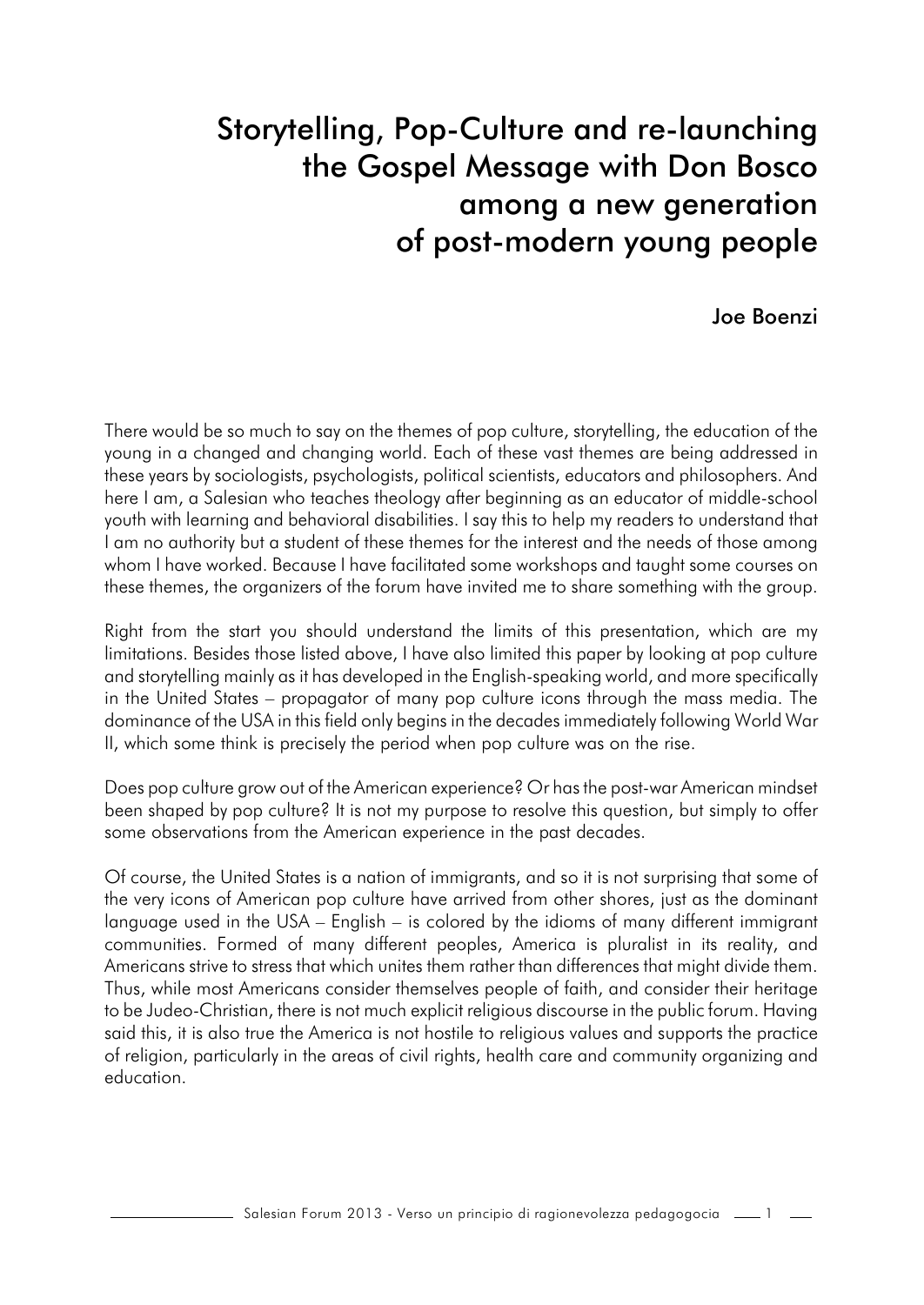First of all, it is important to be precise here and say that 'pop culture', as understood in English-speaking contexts, is not the same as 'popular culture,' (something that Americans would call 'folk culture').

Popular culture is the set of traditions have come down over the centuries from the real life of our ancestors (our folks). To celebrate popular culture is to cultivate the identity of a people in an intergenerational fashion. It speaks of wisdom, of the tried-and-true, of great ideals set in simple, forthright ways.

Pop culture, on the other hand, does not grow out of tradition. It is a manifestation of fashion trends. It changes continuously. If anything, it reflects 'what's hot,' or 'what's in' only at a given time and in a given place. As such, it makes use of an immense field of cultural expression and many forms social media: magazines, newspapers, cinema, radio, television and social media over the internet. It finds expression in music, songs, games, styles of dress and make-up, recreation and sports, travel and the work place. It is no wonder, then, that those who speak most about pop culture prefer not to delineate it rather than define it – that is, to trace its outlines and describe its processes rather than to attempt to confine it within a definitive container.<sup>1</sup>

Pop culture is nurtured by many different subcultures and, in turn, spawns more subcultural expressions. Because pop culture is interested in selling products, it strives to appeal to the largest possible audience. It is shaped by various currents and experiences, but especially by market forces. It is fed by commerce and feeds new commercial ventures, often without intending to do so. Those people who are most inclined to enter into the logic of buying and selling are most in touch with the newest trends; those who are not interested in new products or services (or who cannot afford them), soon find themselves on the outside looking in. However, if they do look in (through the media or the social networks), they may find themselves beginning to participate again.

Pop culture is linked with commodities and social life. It takes into account tastes and performance. It advances, consciously or unconsciously with technology and the market place. $^2$ While commerce and technology often is only made possible thanks to the contribution of older and well-placed people, pop culture itself is most often associated with young people, or at least with adults who still retain a youthful style and approach – even to the point of being extreme and immature.<sup>3</sup> This may come from the early definition of the term popular in English, which did not originally denote trendy or pleasing to the populace. It was a term used with

Salesian Forum 2013 - Verso un principio di ragionevolezza pedagogocia 2

<sup>(1)</sup> Cf. Raiford A Guins, and Omayra Zaragoza Cruz, *Popular Culture: A Reader*, London, SAGE Publications, 2005, p. 19.

<sup>(2)</sup> Cf. Guins, and Cruz, pp. 83, 147-148, 211, 349-350.

<sup>(3)</sup> Cf. Morag Shiach, 'The Popular,' in *Popular Culture: A Reader*, edited by Raiford A Guins, and Omayra Zaragoza Cruz, London, SAGE Publications, 2005, p. 57.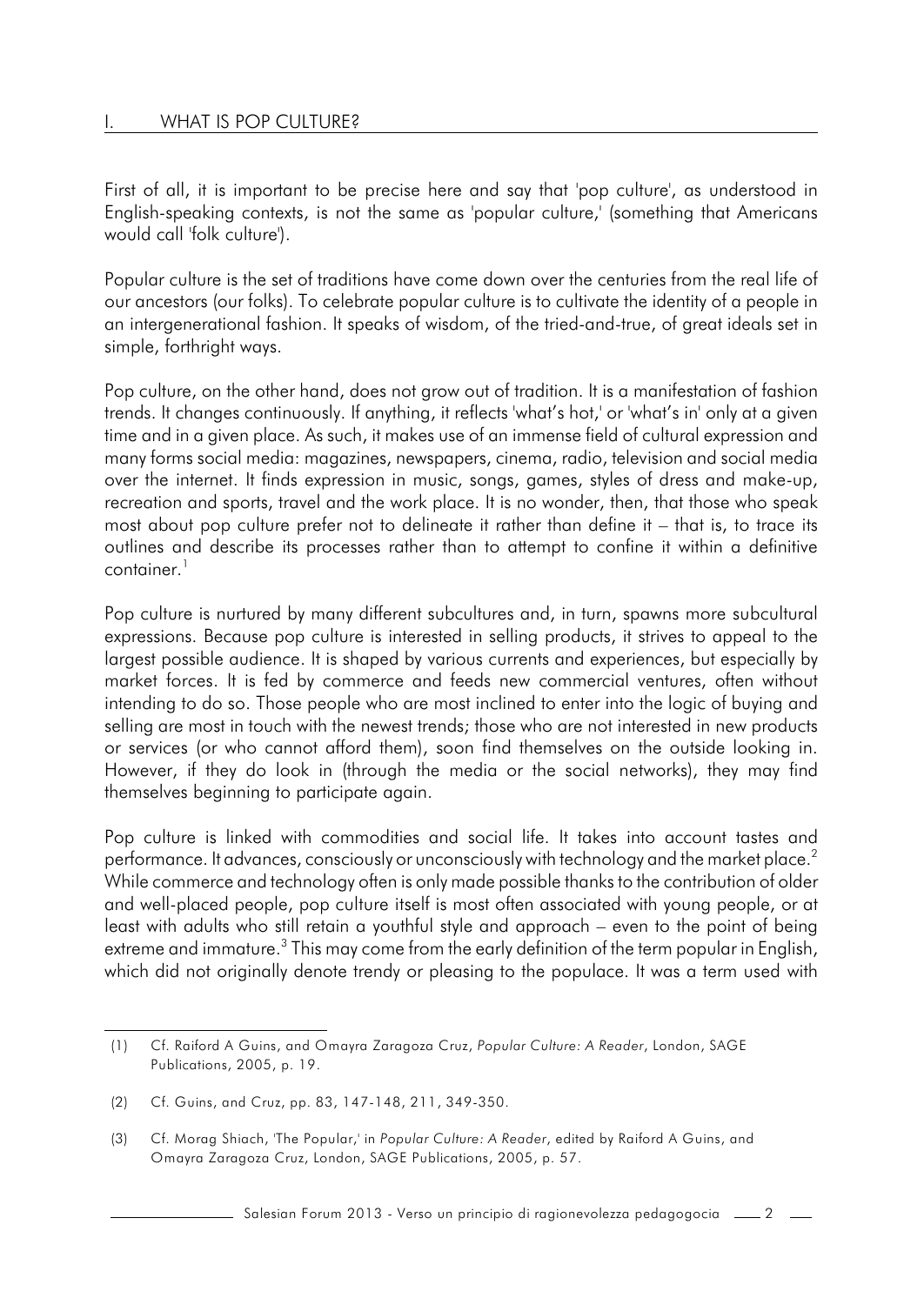disdain, that was often a substitute for vulgar or suitable to the common people – and the common people were those without social or political power.<sup>1</sup>

In this light, pop culture belongs to those who are not politically powerful, but who hold sway by sheer numbers. It is the expression of their likes more than of their aspirations; it represents their values and what they want to celebrate most in life. Typically popular values and expressions are found in the songs that people like to sing, so that a valid manifestation of pop culture can be found in pop music.

#### II. BROADCAST MEDIA, MUSIC AND POP CULTURE

Pop music began to emerge after Guglielmo Marconi patented the wireless<sup>2</sup>, affording opportunities for rapid communications but also for a huge outreach for the entertainment industry.

Not only did radio transform whole sections of distant rural populations from being amateur musicians into expert listeners, radio also broke the divisions of race and ethnicity, language and class – especially among youth. This took a little time to realize. During the first years of radio broadcasting, transmissions were limited to no more than three hours a day.<sup>3</sup> Through the 1920s, as radio stressed content over technology, American families became more enthusiastic over the invention that linked city dwellers with country folk. Radio brought crucial events, live and direct, into American homes: political debates and concerts, market and weather reports; on Sunday mornings radio transmitted worship services complete with choir pieces and stirring sermons.<sup>4</sup> Radio shows designed as entertainment were broadcast live, in front of a studio audience. For rural families that tuned in their radio, this was like a night in the theater or in the concert hall, where they could listen to the latest compositions together and enjoy musical renditions be they traditional or innovative. Between the wars, the radio brought families together.

In the 1950s, television replaced radio as the gathering point in American homes. The new medium brought new types of broadcasts, and only those artists who knew how to innovate were successful. For whereas radio shows revolved around old-fashioned storytelling, the television screen functioned much like a mirror in American homes. How Americans viewed entertainment and learning and politics changed dramatically.<sup>5</sup>

- (3) Cf. Anthony Rudel, *Hello Everybody! The Dawn of American Radio*, Orlando, Houghton Mifflin Harcourt, 2008, p. 9-10.
- (4) Cf. Rudel, 61.
- (5) Cf. David Halberstam, *The Fifties*, New York, Fawcett Columbine, 1994, p. 188.

Salesian Forum 2013 - Verso un principio di ragionevolezza pedagogocia  $\sim$  3

<sup>(1)</sup> Cf. Shiach, p. 61-62.

<sup>(2)</sup> For a recent biographical study, see: Calvin D. Trowbridge Jr., *Marconi: Father of Wireless, Grandfather of Radio, Great-Grandfather of the Cell Phone, The Story of the Race to Control Long-Distance Wireless*, Seattle, BookSurge Publishing, 2010.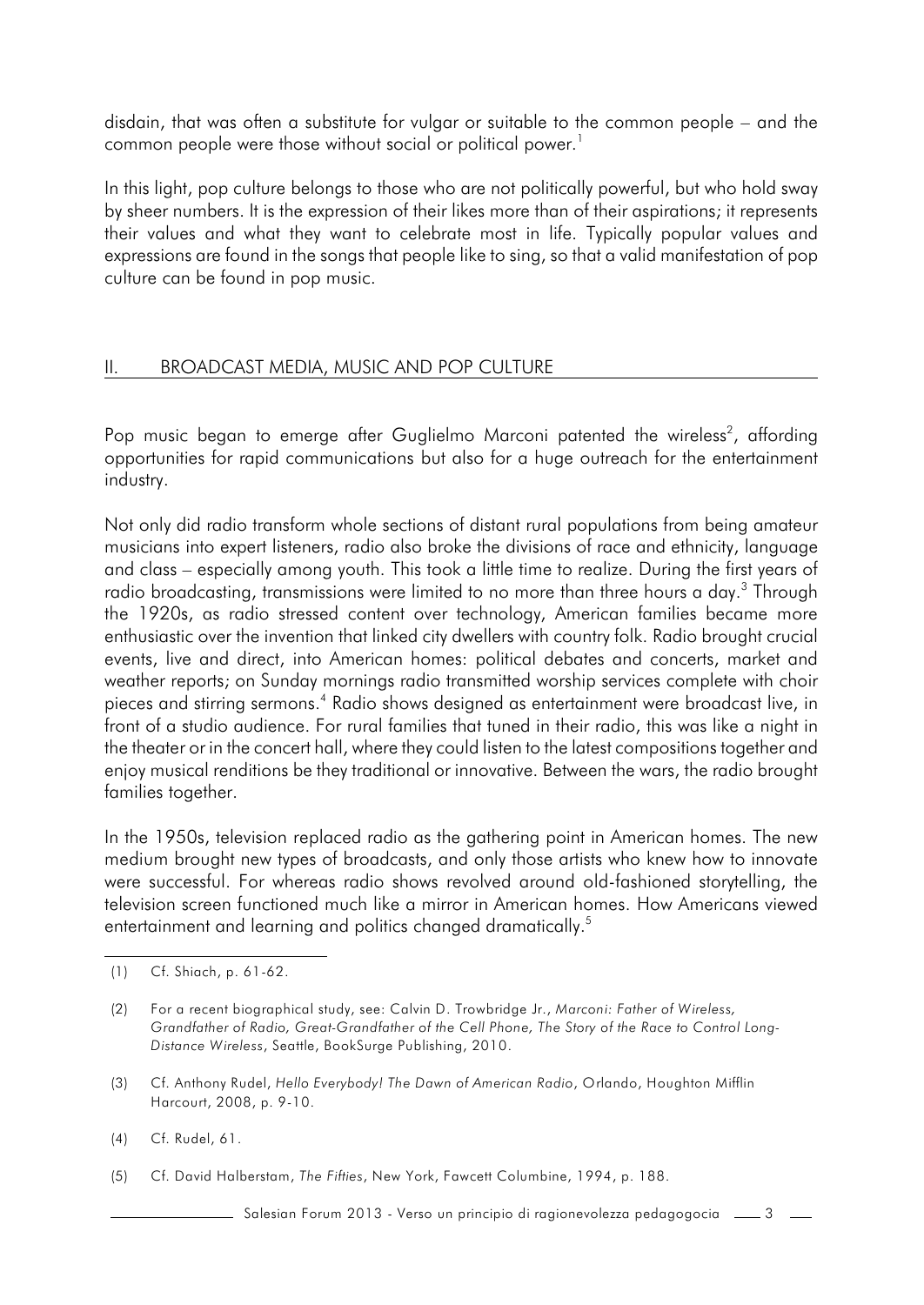Radio changed too. Many radio show hosts found themselves in a new role: that of disk jockey. Now radio became a place to play and sell recorded music, but this very fact led the way to a new kind of recording artist – one that would influence American culture in a massive and perhaps subversive way.

Elvis Presley is an example of the new American recording artist. Here is a rural, white boy living in the segregated American South who, without his parents' permission or approval, secretly tunes his transistor radio to African-American radio stations where he falls in love with Black music (Gospel, rhythm and blues). Without really knowing what he is doing, (Presley could not read music and did not read the newspapers), Elvis crosses the race lines in 1954 when he records his first record – it costs him \$3.00 to do so in a Memphis back-street studio. Here was a new sound: a white guitarist singer doing black rhythm and blues in the Deep South. The cheap recording went viral.<sup>1</sup> Rock 'n Roll was born along with the invention of the teenager.<sup>2</sup>

The transistor radio, affordable recordings, the invention of long-play, high-fidelity and stereo sound systems – and a teenage population with more disposable funds than ever before, made it possible for country boys such as Elvis, who came from remote and even backward areas, to create music that would be identified with a generation. Teenagers had their own music – music that parents did not understand and barely tolerated, if they did at all.<sup>3</sup> Yet, it was through 'their music' that young people crossed into new terrain, met and accepted people of different races and cultures – often young people their own age – and grew in attitudes of acceptance of those same people whom their parents saw as strange, different, difficult or dangerous. Pop music allowed this to happen. It changed young people, and young people changed pop music.

Even in the 1950s, radio was more regional than not. Elvis Presley quickly conquered the rural American landscape and the South in 1954 as station after station played his songs, but radio alone was not enough to make him a national sensation. For that, Presley's promoters needed television. In 1955 and 1956, the most successful television program was a Sunday night hour-long show hosted by Ed Sullivan. In terms of his personal style, Ed Sullivan was stiff, cautious, meticulous. His voice was shrill and he spoke with an idiosyncratic accent. In his suit and tie and traditional haircut, Sullivan seemed to be the total antithesis of all that television represented. Yet, he was beloved of the American television public because he was able to introduce any variety of entertainers, amateurs, young and obscure, with respect and even

(3) President Dwight D. Eisenhower despised the small record-players that his grandchildren used, no doubt because he abhorred the music that teenagers liked. His grandson recalls that Eisenhower 'was shocked to learn that 'O Sole Mio' and 'Army Blue,' two of his favorite songs, had been 'adapted' by Elvis Presley as 'It's Now or Never' and 'Love Me Tender.' He weighed banishing the music from his range of hearing.' David Eisenhower, with Julie Nixon Eisenhower, *Going Home To Glory: A Memoir of Life with Dwight D. Eisenhower, 1961-1969*, New York, Simon & Schuster, 2010, p. 85.

Salesian Forum 2013 - Verso un principio di ragionevolezza pedagogocia 4

<sup>(1)</sup> Cf. Halberstam, p. 457-465.

<sup>(2)</sup> The word *teenager* first came into existence in 1947. The term was not the designation of educators, psychologists or sociologists, but the invention of marketing men who recognized that they could target young people between the ages of 12 and 25 – an age group that had more spending money and less self-control during the immediate post-war period than any similar age group in previous decades. For a thorough exposition of the social history that led to the invention of 'teenagers,' take the time to read: Jon Savage, *Teenage: The Pre-History of Youth Culture: 1875-1945*, London, Penguin Books, 2008.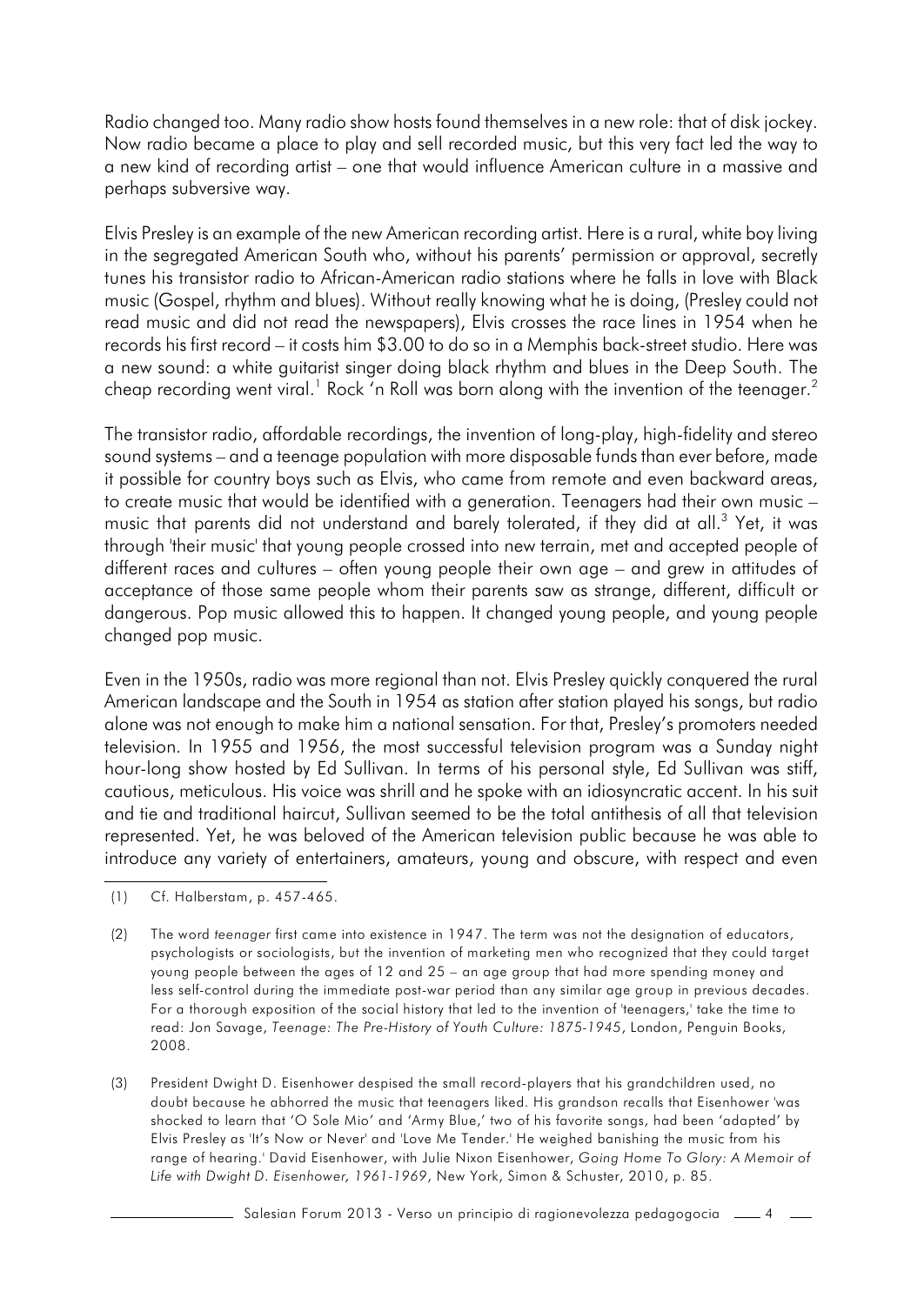reverence. He put newbies at ease; he made foreigners feel welcome; he spoke clearly to the television public in such a way as to win their confidence too. Now of course, a man like Ed Sullivan felt that Elvis Presley brand of music was improper on several counts, and it took some pressure before he yielded and arranged for Presley to do three appearances on his Sunday-night program. The first time Presley appeared, the cameras only shot him in close-up, to avoid showing his gyrating hips and sensual dance steps. By the time Elvis made his third appearance, the cameras showed his whole act, ratings for the show were extraordinarily high, and Ed Sullivan ended by telling the audience as he shook the young singer's hand 'I want to say to Elvis Presley and to the country that this is a real decent, fine boy. We've never had a pleasanter experience on our show with a big name than we've had with you. You're thoroughly all right.<sup>"</sup>

Elvis made his breakthrough in radio, but he became the 'King of Rock 'n Roll' only after his television appearances with the tried and trusted Ed Sullivan. For his part, Ed Sullivan continued to introduce new acts into American homes, including a quartet of British rock musicians in 1964 who called themselves 'The Beatles.' With that gesture, what was popular in Britain became part and parcel of American pop culture.

#### III. THE HARRY POTTER PHENOMENON

Fast-forward forty years, from the early 1960s to the summer of 2000. Bookstores all over the UK and the USA closed their doors on the Friday night 7 July as usual, but instead of going home, personnel redressed the shops, cleared aisles, and set up counters where they could more easily sell a book that was to be released only on 8 July. At the stroke of midnight, Platform One in Kings Cross Station (London) sounded with the steam whistle of a red-colored, old-fashioned steam locomotive whose cars opened into bookstalls ready to sell thousands of copies of Bloomsbury's new release – fourth book in a literary saga about 'the boy who lived' – Harry Potter. In the USA, book stores opened their doors precisely at midnight to a flood of children and their parents, teens and college kids who had been waiting for months to learn more about the orphan boy Harry who had somehow become their role model and hero. Before the weekend was over, three million copies of Harry Potter and the Goblet of Fire were sold in the USA alone.<sup>2</sup>

People who had never heard of Harry Potter before were surprised by such manifestation – for the young people who came to the bookstores at midnight were not simply buying a book (and who ever heard of kids who were anxious to buy a book?). Many were in costumes representing favorite characters in the previous three volumes. The doors opened to excited screams of girls who in 2000 outdid the teenagers of 1955 who screamed at the beat of Elvis, or in 1964 howled at the tunes of the Beatles. The night was brighter than Mardi Gras or Halloween – and

<sup>(1)</sup> Ed Sullivan, quoted in Halberstam, p. 479.

<sup>(2)</sup> Cf. '2000-2009 – The Decade of Harry Potter Gives Kids and Adults a Reason to Love Reading,' from http://mediaroom.scholastic.com/node/277, retrieved 24 August 2013.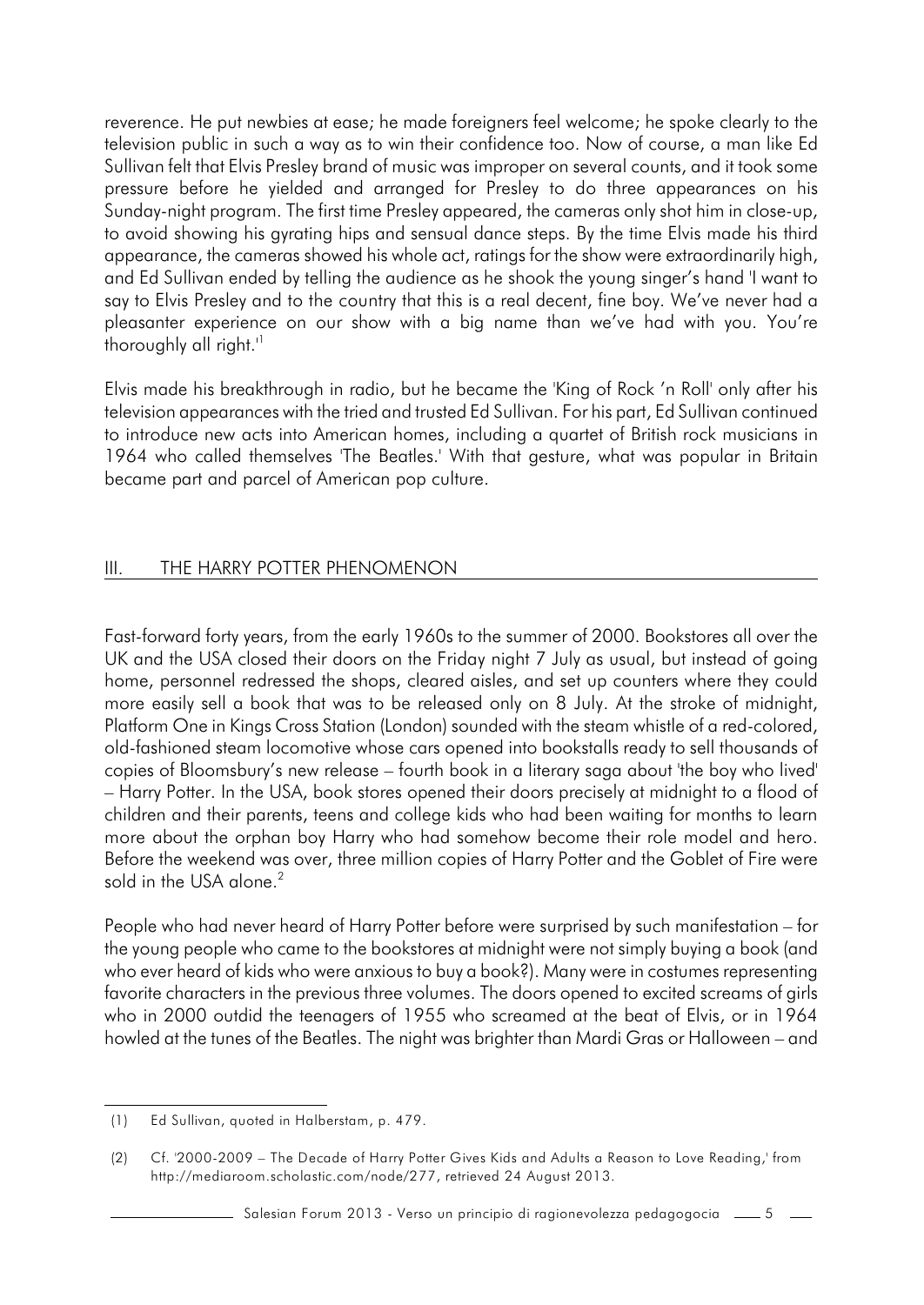all for a fictional boy who saw himself as ordinary. 'You've made a mistake […] I'm Harry. Just Harry,' he would have said.<sup>1</sup>

Some would contend that Harry Potter is not even just Harry. Harry Potter is just a story. He cannot be 'the boy who lived' because he never lived at all.

Harry Potter, the literary creation of Joanne Rowling (pen names: J. K. Rowling, Robert Gallbraith), who had never published a book before Harry Potter and the Philosopher's Stone. What's more, she wrote the entire book longhand while her first child Jessica, then an infant, napped during the afternoon. With her experience as a middle-school teacher, Jo Rowling wrote with middle school children in mind – particularly boys who had difficulty with reading. Harry Potter, who has the title role in her book, is a boy who has undergone difficulties and for whom school has never been a joy. Young readers – and particularly boys – could understand Harry to be someone like themselves, who had to deal with pain and sorrow in order to find his way. He had to look carefully and find friends among his peers and among adults – often simply opening his eyes to the reality around him for, though at first he dared not believe it, Harry had more friends than they imagined.

With all this, someone who never read a Harry Potter book might wonder if he is a model or an anti-hero? Is he someone who is strong orsomeone who is unworthy of imitation? And what is this talk about magic? Does Harry live in dangerous territory, and if so, is it prudent to invite young readers to learn his story? Is the Harry Potter phenomenon a product of media hype or does his story truly appeal to children, teens and young adults who see their lives reflected in this new mirror that appears most effectively in the old media of print.

#### IV. YOUNG PEOPLE ARE READING AGAIN

This is the biggest surprise. After decades of radio and television and a decade of internet streaming video... after years of electric products that 'bring good things to life, $^2$  and electronic media that have allowed young people to walk alone, wired into their own immediate worlds<sup>3</sup> – Harry Potter introduces young people to the printed page where their imagination couples with grammar and syntax to awaken them to all that learning can mean. The young were the ones who turned Harry Potter into a pop cultural icon. Tightly written, planned in every detail and every character, makes it 'easy to believe that Harry Potter's prolonged hold on world consciousness can be blamed on strategy, or that it has been crosshatched into the fabric of culture by people who intended to do just that from day one. But Harry Potter has actually been a very intimate phenomenon, the story of small groups of people acting in ways they shouldn't,

Salesian Forum 2013 - Verso un principio di ragionevolezza pedagogocia  $\sim$ 6

<sup>(1)</sup> The statement comes in the first book of J.K. Rowling's series, *Harry Potter and the Philosopher's Stone*.

<sup>(2)</sup> 'We bring good things to life' has been the slogan of General Electric since 1979.

<sup>(3)</sup> We know so many products, the names of which have become standard terms in contemporary languages: Sony Walkman®, Discman®, Apple products such as the iPod® and the iPad®, and various MP3 players.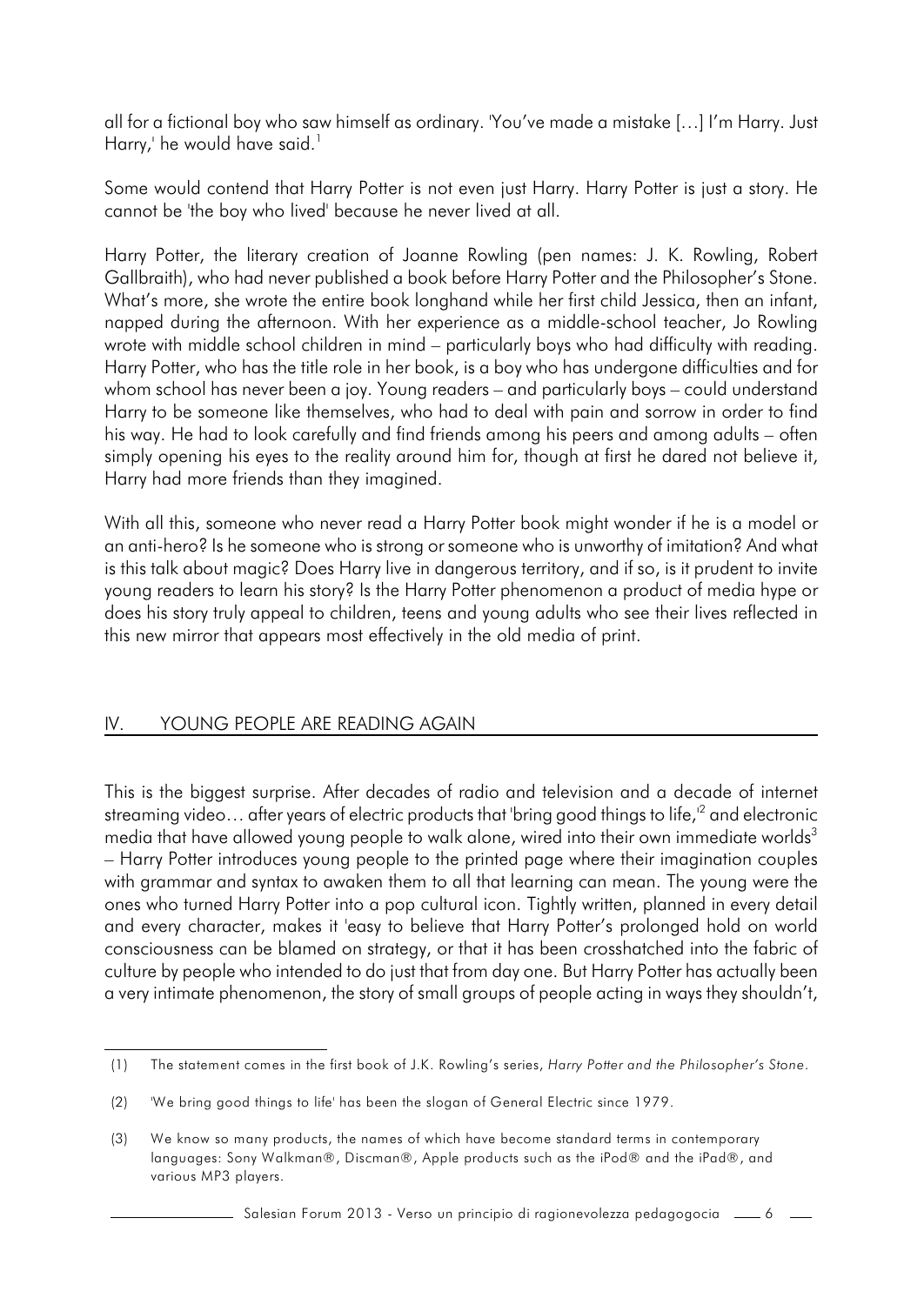doing things they usually wouldn't, and making the kind of history that, without Harry, they pretty much couldn't."

Teens who could never finish a book in the past became the most ardent Harry Potter fans. Some adults were not only surprised, but apprehensive. Here and there accusations appeared before some school board or in some church congregation that Harry Potter had bewitched young people with tales of magic, witchcraft and wizardry. Perhaps because the American edition of the first Harry Potter book was entitled Harry Potter and the Sorcerer's Stone caused some religious people to become suspicious of its contents and merits. $^{\text{2}}$  Some worried parents even brought lawsuits against school boards and libraries demanding that Harry Potter books be removed from shelves.<sup>3</sup> But the young people understood Harry best, and thousands of young adolescents and college youth reacted most vociferously against the negative accusations and proposed book bans. The young fan base had entered into Harry's suffered journey – for in the books, he goes through great sufferings; they were not about to let him suffer in real life. Fans created new associations, new forms of music, new type of broadcasting, even new sports in order to share their enthusiasm and their passion for the Harry Potter universe. 4

What made young readers so passionate about Harry Potter? Storytelling – that is the content but also the development of content: the story in its telling.

#### V. STORYTELLING AND YOUTHFUL HEROES

Storytelling, the foundation of folk cultures from the earliest times, has made a new appearance as part of pop culture during the last several decades in the western world. In particular,

- (3) For an extensive report on accusations against the Harry Potter series in terms of lawsuits, denunciations, appeals to religion, see Melissa Anelli, *Harry, A History: The True Story of a Boy Wizard, His Fans, and Life Within the Harry Potter Phenomenon*, New York, Pocket Books, 2008, p. 177-201.
- (4) If we had time we could speak of websites, podcasts, wizard rock bands, quiddich games, international conventions and more that young people between the ages of 15 and 25 have made happen since the year 2000. Two important Harry Potter websites were founded and staffed by teenagers (MuggleNet) and by young adults (Leaky). In February 2006 three 15-year-old boys working with Mugglenet launched the first Harry Potter podcast and called it called *Mugglecast*; they made their last podcast today, 27 August 2013, after 269 episodes. The Leaky Cauldron's podcast began a few short weeks later and was called *Pottercast*. Its purpose was to offer news and analysis of the Harry Potter universe, and carried more listener participation that *Mugglecast*. The team at *Pottercast* made their last podcast one month ago, on 31 July 2013 (run a search in iTunes for episodes and dating).

Salesian Forum 2013 - Verso un principio di ragionevolezza pedagogocia 7

<sup>(1)</sup> Melissa Anelli, *Harry, A History: The True Story of a Boy Wizard, His Fans, and Life Within the Harry Potter Phenomenon*, New York, Pocket Books, 2008, p. 18-19.

<sup>(2)</sup> Author J. K. Rowling did not re-title her book for America. This was done by the publisher, Scholastic Books, for editors were concerned that children and young adolescents would not understand many of the UK expressions or the classical references. The first three volumes, in fact, were re-written by the editors for this very reason. However, in some cases the practice created real problems. In America, of all places, where in colonial times there were witch hunts, the name *Sorcerer's Stone* conjured negative images.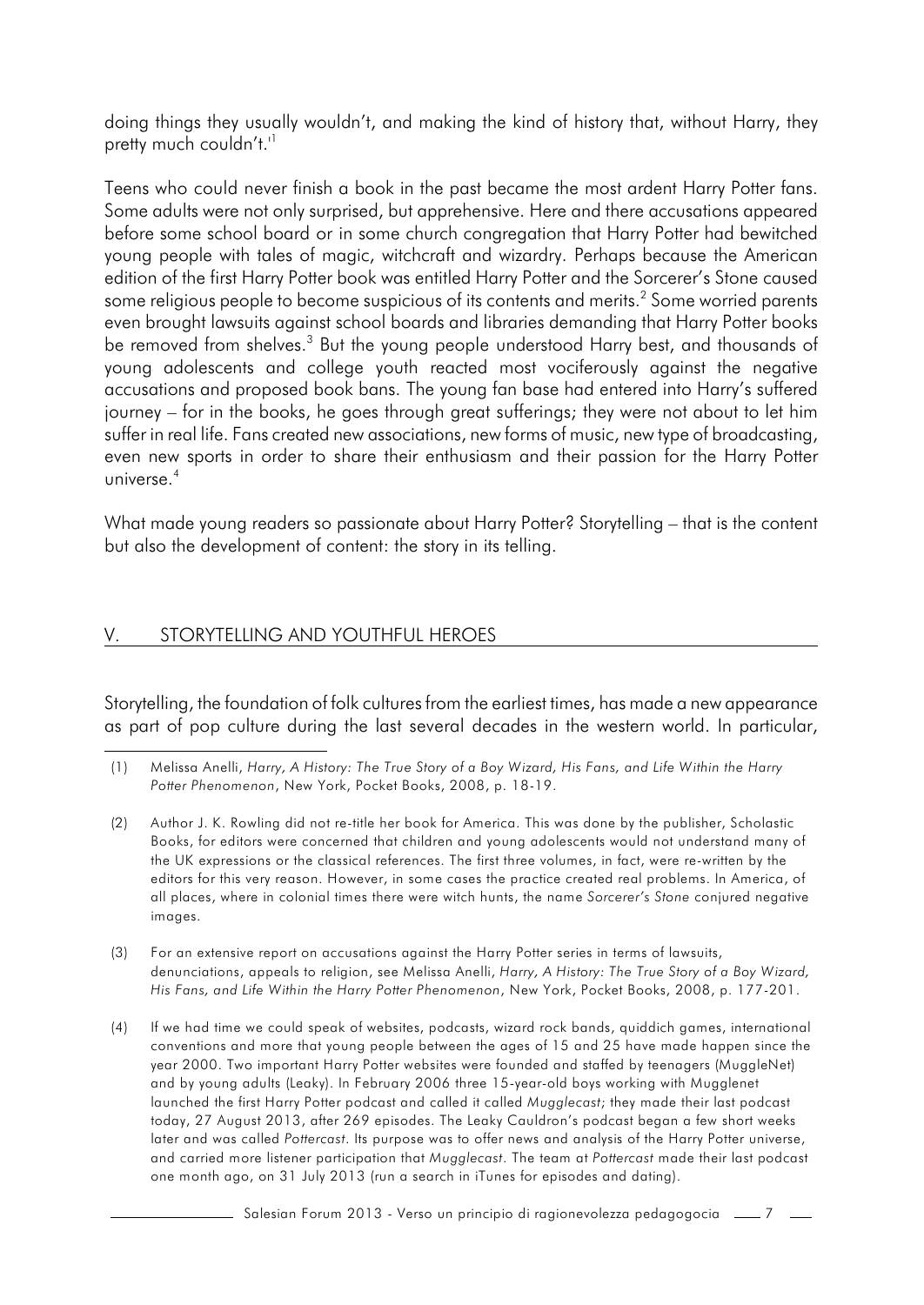adolescent heroes and growth stories seem to demonstrate a great impact on the imagination and motivation of young people, their parents and educators.

Youthful heroes are not new. The first great work of American literature is the story of a boy who runs away from an oppressive life in the Deep South with a black runaway slave. Their attempt to reach freedom takes place as they paddle a raft up the Mississippi River. I am referring to Huckleberry Finn and the slave Jim – characters first created by Samuel Clemens in 1876 but who appeared in their own adventure in 1884.21 In 1926, the American publisher of children's books, Edward Stratemeyer, commissioned a series of mystery novels that featured two high school boys, Frank and Joe Hardy. The sons of a New York detective, the Hardy brothers and some close friends were depicted as striking out to solve some local mysteries in their small piece of rural America. The first three books appeared in 1927, composed by Canadian journalist Leslie McFarlane under the penname of Franklin W. Dixon. Other writers continued the series, which would include 58 volumes, and go through periodic revisions to update language and attitudes in the late 1950s and spinoff series in the 1980s.<sup>1</sup> As the Hardy Boys proved to be a success, the Stratemeyer Syndicate began publishing for a series for girls called the Nancy Drew Mystery Stories. The first Nancy Drew story appeared in 1930, and over the years several writers composed several hundred books for the series under a penname Carolyn Keane.<sup>2</sup>

Among many such adolescent heroes at the start of this century,<sup>3</sup> we find the names of Bobby Pendragon, Percy Jackson, Michael Vey and Eragon. These American teenagers compare favorably to two younger Europeans: a German boy by the name of Bastian Balthazar Bux, and an Irish lad by the name of Artemis Fowl. Twin or sibling heroes has also become a regular feature of teen fantasy adventures of the new millennium, which has introduced readers to Carter and Sadie Kane, Sophie and Josh Newman, or Alexander and Aaron Stowe. Another twosome, though not blood twins, are orphans who partner to defeat unscrupulous criminals and politicians: Chevron Savon (girl) and Riley (boy), protagonists in W.A.R.P., a series by the author of Artemis Fowl, which is just making its way into lives of teens.

In the lives of every one of these teen literary heroes, there are elements of magic and mystery. Yet, they are all more real than the young heroes of the past. Mark Twain's nineteenth-century boy hero and antihero, Tom Sawyer and Huckleberry Finn, appeared in five books but they never changed and certainly never grew into manhood. The detective youths of the twentieth century – the Hardy Boys and Nancy Drew – go through hundreds of adventures, but remain the same age in every story that was produced over at least three decades. The teen heroes of the twenty-first century follow the lead of the most influential of all the young heroes, Harry Potter.

How? They grow.

Salesian Forum 2013 - Verso un principio di ragionevolezza pedagogocia  $\quad \, = \, 8$ 

<sup>(1)</sup> The first volume in the series was: Franklin W. Dixon, *The Hardy Boys: The Tower Treasure*, New York, Grosset and Dunlap, 1927; revised series edition 1959.

<sup>(2)</sup> The first volume in the series was: Carolyn Keane, *The Secret of the Old Clock*, Nancy Drew Mystery Stories, New York, Grosset and Dunlap, 1930.

<sup>(3)</sup> See Appendix A.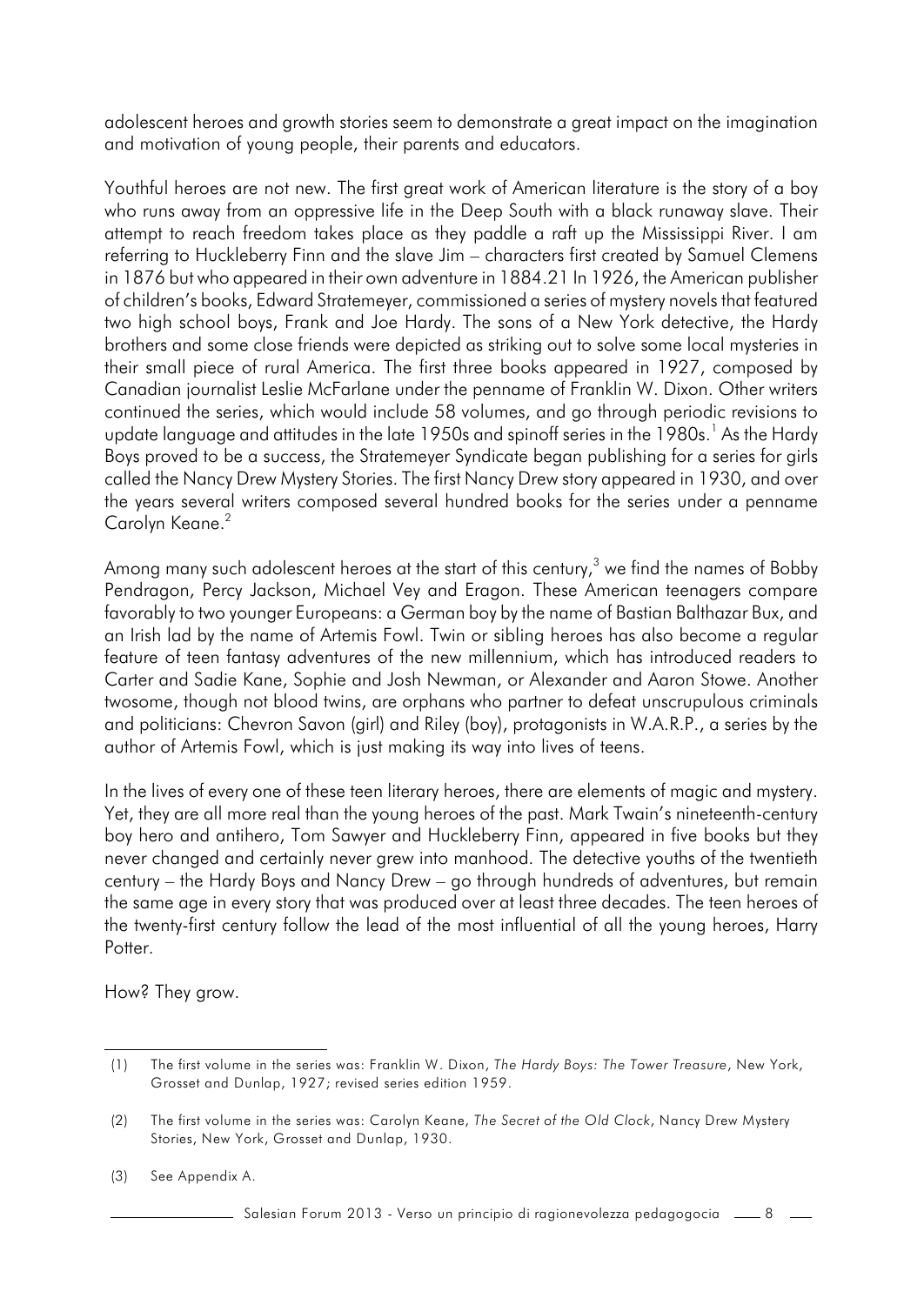During the years in which J. K. Rowling published her seven-book saga (1997-2007), and Harry's story was followed by millions, he grew from an eleven-year old battered child into a seventeen-year-old young adult leader. As he grew, he changed and made decisions – indeed, he assumed his role before a hostile society and gave of himself in the battle against abuse and injustice. This fact – that Harry grows – is what made him real to young readers, many of whom grew up with him. When Warner Brothers brought the Harry Potter story to the big screen (2001-2011), the young readers of Rowling's books became the films' most avid fans and most severe critics.

#### VI. THE HERO'S JOURNEY

To try to understand the breadth and depth of the Harry Potter phenomenon, scholars turned to the theme of the 'heroic journey' common in mythology and fairy tales. They found a comprehensive outline and description that journey in the works of the American mythologist Joseph Campbell (1904-1987), who, in his book The Hero with a Thousand Faces. According to Campbell, the heroic journey is an element that is found in all the mythologies of all cultures.<sup>1</sup>

David Colbert essentially follows Joseph Campbell's exposition of the heroic journey, which, according to Campbell, is steeped in human consciousness and is the mythic journey to maturity and wholeness. Following Campbell's lead, Colbert shows the journey to consist of three stages: Departure, Initiation and Return.<sup>2</sup>

#### **Departure**

- > The hero is first seen in our everyday world. He is beginning a new stage in life. A herald may arrive to announce that destiny has summoned the hero. (Colbert 208)
- > The hero may refuse the call to adventure. He may have any number of reasons, from everyday responsibilities to a selfish refusal to help others. But if he does, he will find that he has no choice in the matter. (209)
- > The hero meets a protector and guide who offers supernatural aid, often in the form of amulets. (210)
- > The hero encounters the first threshold to a new world. The protector can only lead the hero to the threshold; the hero must cross it alone. He may have to fight or outwit a guardian of the threshold who wants to prevent the crossing. (210)
- > The hero enters 'the Belly of the Whale,' a phrase drawn from legends like the story of Jonah to signify being swallowed into the unknown. (211)

<sup>(1)</sup> The theme of the heroic journey represents the core of Campbell's study. See: Joseph Campbell, *The Hero with a Thousand Faces*; Bollingen Series 17; 2nd rev. ed., reprint, Princeton, NJ, Princeton University Press, 1972, p. 49-244.

<sup>(2)</sup> Cf. David Colbert, *The Magical Worlds of Harry Potter: A Treasury of Myths, Legends, and Fascinating Facts*. Updated & complete ed., New York, Berkely Books, 2008, p. 208-218.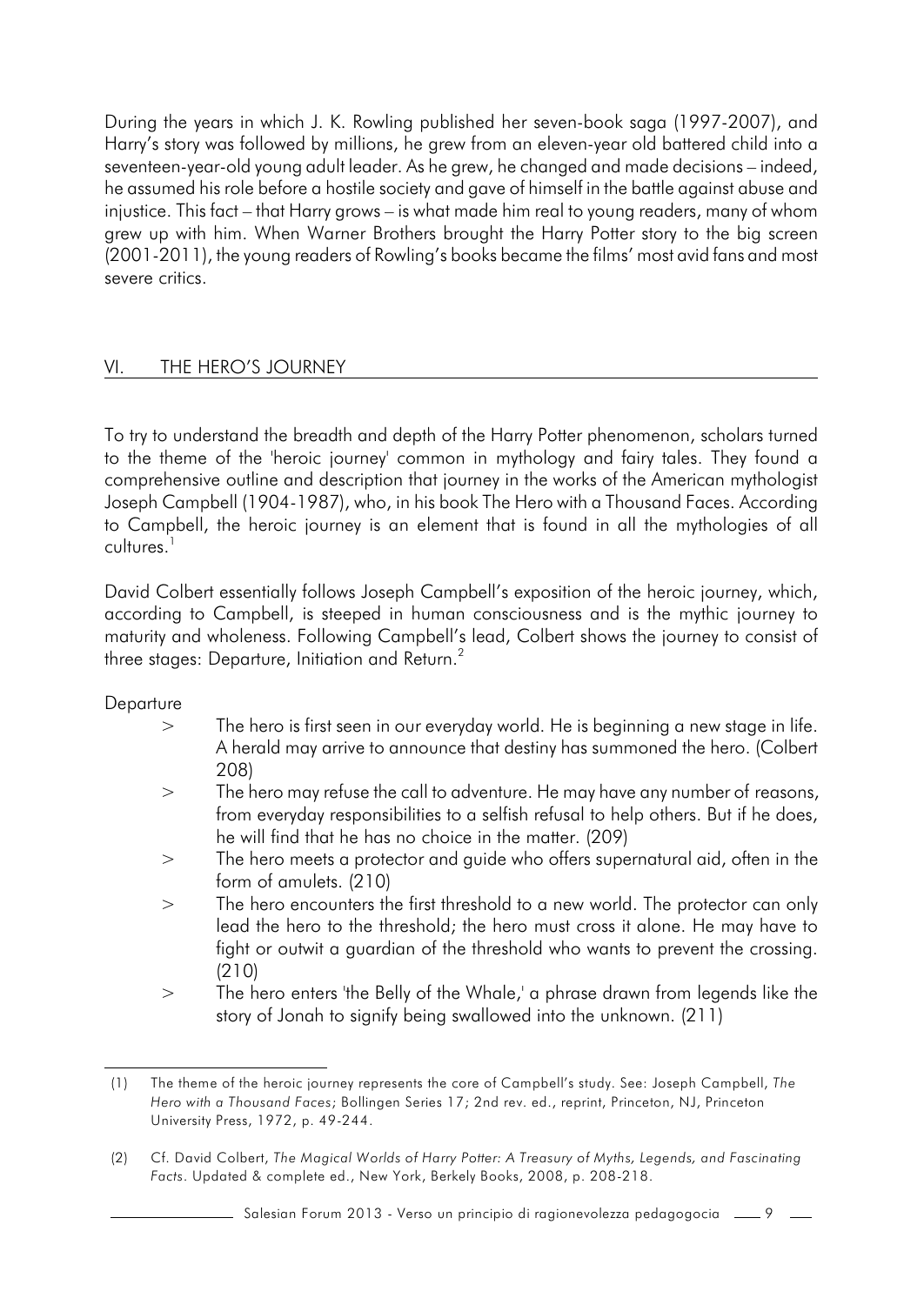Initiation

- > The hero follows a road of trials. The setting is unfamiliar. The hero may encounter companions who assist him in these trials. Invisible forces may also aid him. (211-212)
- > The hero is abducted or must take a journey at night or by sea. (212)
- > The hero fights a symbolic dragon. He may suffer a ritual death, perhaps even dismemberment. (212)
- > The hero is recognized by or reunited with his father. He comes to understand this source of control over his life. (213)
- > The hero becomes nearly divine. He has traveled past ignorance and fear. (213)
- > The hero receives 'the ultimate boon' the goal of his quest. It may be an elixir of life. It may be different from the hero's original goal because he is wiser. (214)

#### Return

- > The hero takes a 'magic flight' back to his original world. He may be rescued by magical forces. One of his original protectors may help him. A person or thing from his original world may appear to bring him back. (215)
- > The hero crosses the return threshold. He may have difficulty adjusting to his original life, where people do not fully comprehend his experience. (215-216)
- > The hero becomes the master of two worlds: the everyday world, which represents his material existence; and the magical world, which signifies his inner self. (216)
- > The hero has won the freedom to live. He has conquered the fears that prevent him from living fully. (217)

It is typical of hero literature that the protagonist is the last to realize the powers and gifts that he has. Modesty and humility based in realism is one of the attributes that enable the hero to learn from those around him and to grow into his heroic role. Nor does this mean that the hero is understood, appreciated or affirmed. In responding to the challenges before him, he is faced with opposition, misunderstanding and skepticism, even from his friends. In Harry's case, even his best friends suspect that his motives are less than pure. Ron, in book 5, shows his annoyance that Harry is simply 'acting the hero', while Hermione warns him that he has a 'saving-people thing.'<sup>1</sup>

J. K. Rowling offers us a very human hero in the person of Harry Potter. In his early years, he is embarrassed by how total strangers can make a big fuss over him, while his own family members are likely to forget his birthday and would rather that he not come home for Christmas. In his last years in secondary school, when he knows that he must face many dangers, he fears that his friends will be targeted by his enemies, and he is likely to withdraw with few explanations, only to exasperate his many friends – friends that he cannot believe that he has. The admonishments of his friends will infuriate Harry at the time, but will cause him to doubt himself and his own intentions later. Self-doubt and the need to purify one's intentions is a necessary passage in the journey of every mythological hero. In fact, Colbert notes, 'to

<sup>(1)</sup> J. K. Rowling, Harry Potter and the Order of the Phoenix, London, Blumsbury, 2003, 646 p.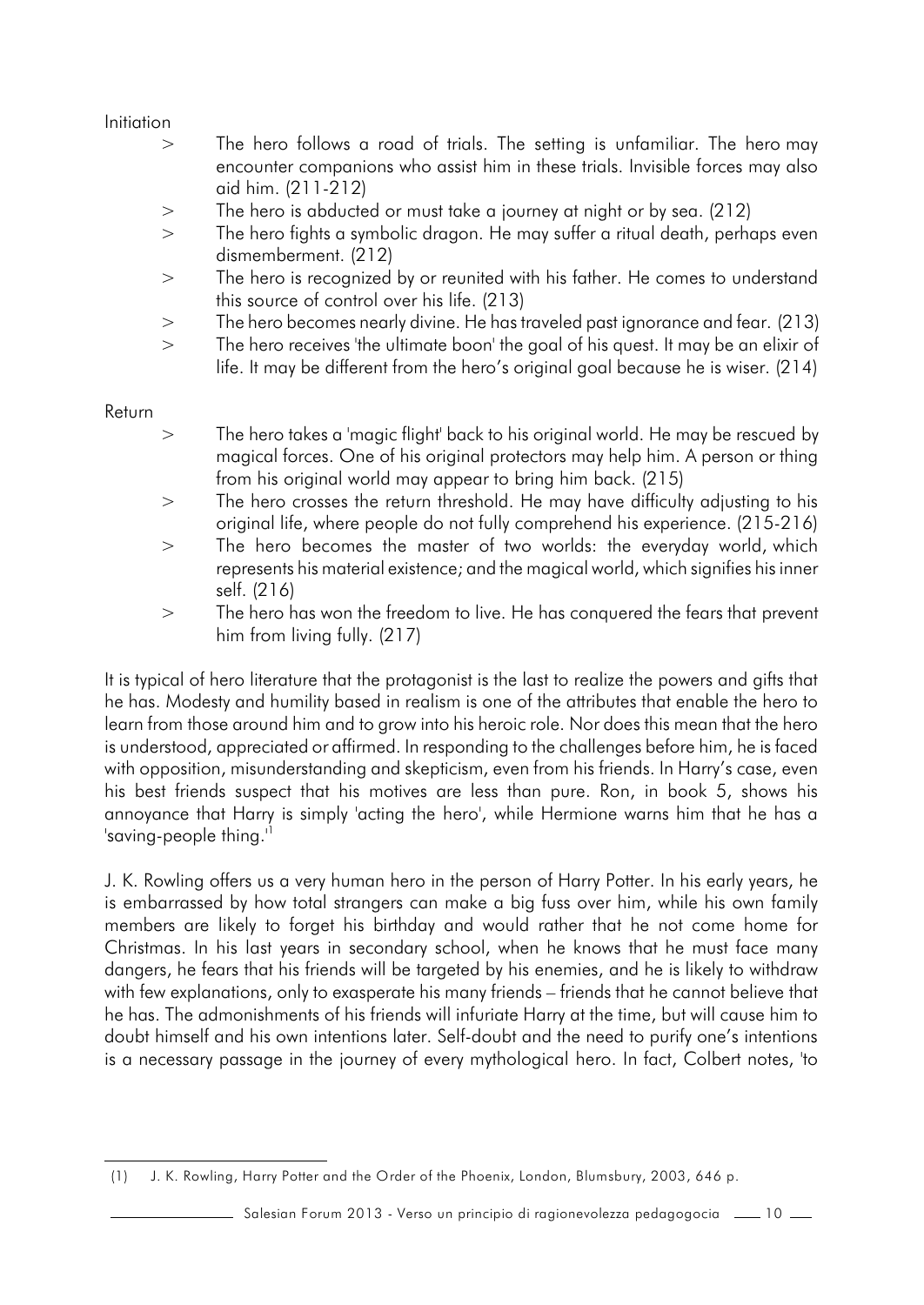battle the dark forces in the world, heroes must face the dark forces within, and rediscover in each adventure that they are worthy of victory."

#### VII. JOHN BOSCO AND YOUTHFUL HEROES

As we have seen, many youthful figures have been presented to young people, and have captured the imagination of children, adolescents, and youth, as well as discerning adults who live and work among the young. We certainly remember that Don Bosco presented models of youthful heroes to his young people. During this year we have, throughout the Salesian world, reflected on the three youths of Don Bosco: Dominic Savio, Michael Magone and Francis Besucco. Actually, Don Bosco presented stories of other young people as well – fictional are real-life boys – but these three seem to be the most outstanding (or at least the best remembered).

What Don Bosco was doing in presenting youthful models was innovative in his day. Three decades before Mark Twain told the saga of Huckleberry Finn Don Bosco wrote the life of Dominic Savio. Both books were bestsellers in their context, even though Finn was fiction and Savio was real.

Europeans were barely beginning to gain a new sense of life stages. 'Adolescence' and 'youth' were new social categories at that time. $^2$  Don Bosco worked from experience, not from theory, and yet he identified adolescents as models for their peers: 'Ask yourselves,' he wrote in the introduction to the life of Dominic Savio, 'if they could do it, why can't I?'

Models of what? When writing the life of Michael Magone, Don Bosco stressed the role of friendship, counseling, confession, devotion to Mary, and gratitude. In writing the lives of Francesco Besucco and Dominic Savio, however, he focused the reader's attention on love of Jesus and love of neighbor: theological charity and pastoral charity. These three adolescents, Don Bosco told his youthful readers, were models of a good Christian life – heroic models, in fact. In other words, they were models of youthful holiness.

#### VIII. THE YOUNG JOHN BOSCO AS A MODEL FOR YOUNG PEOPLE

In preparation for the bicentenary of Don Bosco's birth, the rector major Fr. Pascual Chávez invited the Salesian family to take up some of saint's principal writings: the Memoirs of the

Salesian Forum 2013 - Verso un principio di ragionevolezza pedagogocia  $\sim$  11 $\sim$ 

<sup>(1)</sup> Colbert, Magical Worlds, p. 218.

<sup>(2)</sup> Cf. Peter N. Stearns, *Be a Man! Males in Modern Society*, 2d ed. (New York: Holmes & Meier, 1990), 86-87.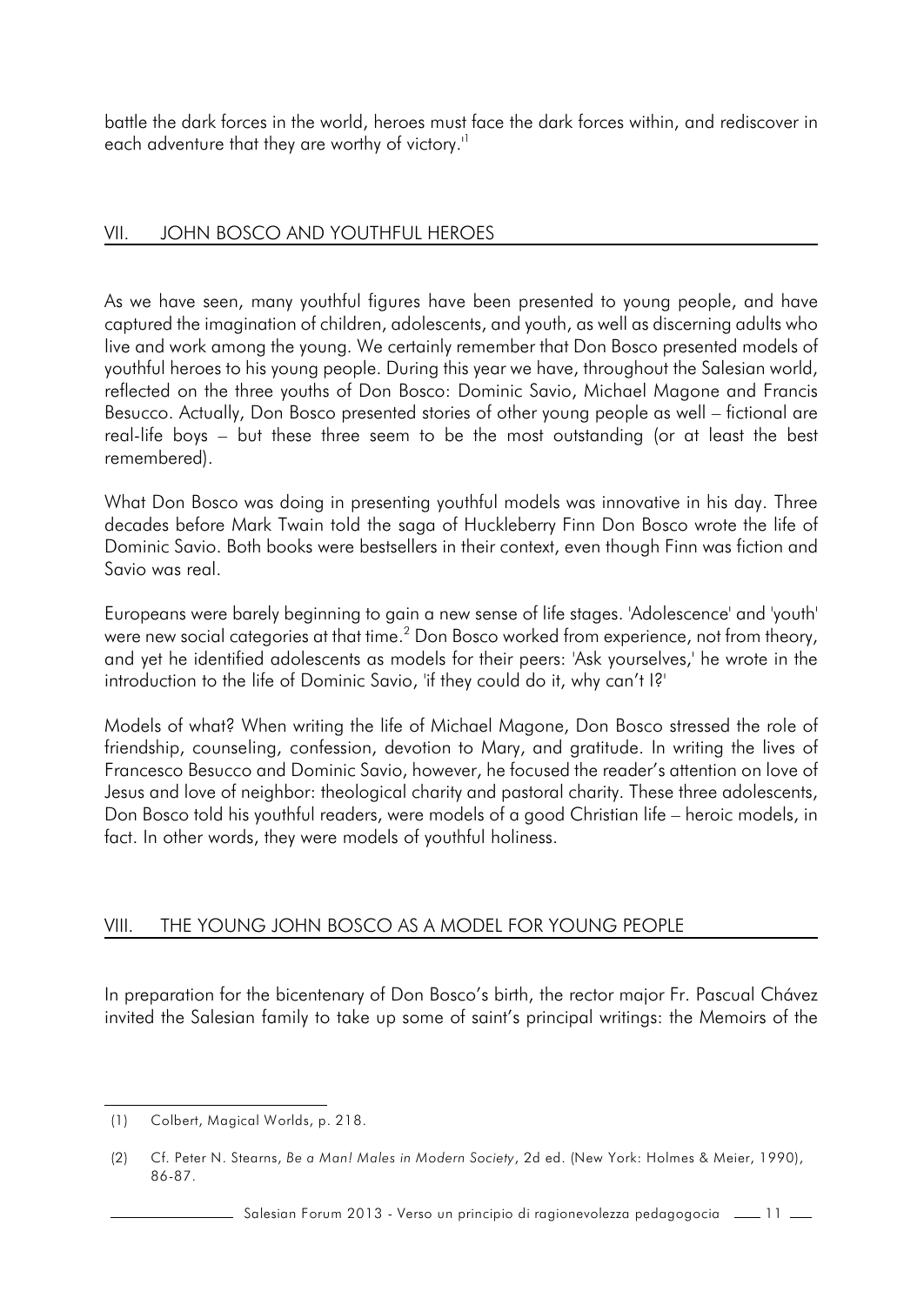Oratory of St Francis de Sales and the Lives of the three young people. New editions have appeared, or older editions have been reprinted and distributed.<sup>1</sup>

What might be interesting to remember is that, besides reading Don Bosco's stories about the young, in the years after his canonization Don Bosco himself became the object of storytelling. Illustrated editions of the saint's biography were produced with young people in mind, not to mention collections of stories for the use of catechists and religion teachers.<sup>2</sup>

In a role reversal, Don Bosco the educator of the young is often depicted as a young person himself. People learned who he was from his earliest days – in the years when he was growing up with his mother and brothers, in his adventures as a poor, barefoot farm boy, through his schooling, in his seminary days, in the early years of his priestly ministry. Many of the stories originated with Don Bosco's own account, extracted from the Memoirs of the Oratory by Giovanni Bonetti, who rewrote his spiritual father's accounts first in episodes which he published in the Bollettino Salesiano, and later in a popular biography published three years after Don Bosco's death.<sup>3</sup>

How faithful to the historical facts are these accounts? Frankly, this is not an issue. What these many books succeeded in doing was to make of Don Bosco an icon of Catholic culture and, if you will, pop culture. Don Bosco, the most photographed saint in the nineteenth century, famous as the 'Vincent de Paul of Italy' and the champion of poor and abandoned youth, is depicted in many of these popular works as rising out of a life of poverty and grave difficulty to become the advocate of new generations. And as his stories became more and more known, artists in other media began to weigh in. Don Bosco became the hero of graphic novels soon after his canonization – the most famous series being done by the most famous cartoonist of the mid-twentieth century, Jijé from Belgium.<sup>4</sup> In 1935 a feature film produced in Turin and

(4) See: Jijé (Joseph Gillain), *Don Bosco* (Dupuis, 1942, 1943; nouvelle version 1950).

Salesian Forum 2013 - Verso un principio di ragionevolezza pedagogocia  $\sim$  12  $\sim$ 

<sup>(1)</sup> San Giovanni Bosco, *Memorie dell'Oratorio di S. Francesco di Sales: Dal 1815 al 1855.* Saggio introduttivo e note storiche a cura di Aldo Giraudo (Roma: LAS, 2011); *Vite di giovani: Le biografie di Domenico Savio, Michele Magone e Francesco Besucco*; Saggio introduttivo e note storiche a cura di Aldo Giraudo (Roma: LAS, 2012); *Memoirs of the Oratory of Saint Francis de Sales from 1815 to 1855: the autobiography of Saint John Bosco;* translated by Daniel Lyons, with notes and commentary by Eugenio Ceria, Lawrence Castelvecchi, and Michael Mendl (New Rochelle: Don Bosco Publications, 1989); *Memorias del Oratorio de San Francisco de Sales, de 1815 a 1855*; traducción y notas histórico-bibliográficas de José Manuel Prellezo García; estudio introductoria de Aldo Giruado; con la colaboración de José Luis Moral de la Parte; Collección: Don Bosco, n. 10 (Madrid: Editorial CCS, 2003). In addition to these entries, new English translations are being prepared for publication by Paulines Press in Nairobi in this year.

<sup>(2)</sup> See, for example: Eugenio Ceria, *San Giovanni Bosco nella Vita e nelle Opere*; Illustrazioni di Giovani Battista Galizzi (Torino: Società Editrice Internazionale, 1938); Pompilio Maria Bottini, *Catechismo di Pio X commentato con fatti, detti, sogni e scritti di san Giovanni Bosco*. 3 voll. (Colle Don Bosco: Libreria Dottrina Cristiana, 1949-1954); Luigi Chiavarino, *Don Bosco che ride: i «fioretti» di san Giovanni Bosco*; 29ª ed. (Cinisello Balsamo: Paoline, 2001); Peter Lappin, *Stories of Don Bosco* (Pallaskenry: Salesian, 1958).

<sup>(3)</sup> Giovanni Bonetti, *Cinque lustri di storia dell'oratorio salesiano, fondato dal sacerdote D. Giovanni Bosco* (Torino: Tipografia Salesiana, 1892); English version: Venerable *John Bosco's early Apostolate*. A translation from the work of Giovanni Bonetti, S.C.; with a preface by His Eminence Cardinal Francis Bourne (London: Burns, Oates and Washbourne, 1907).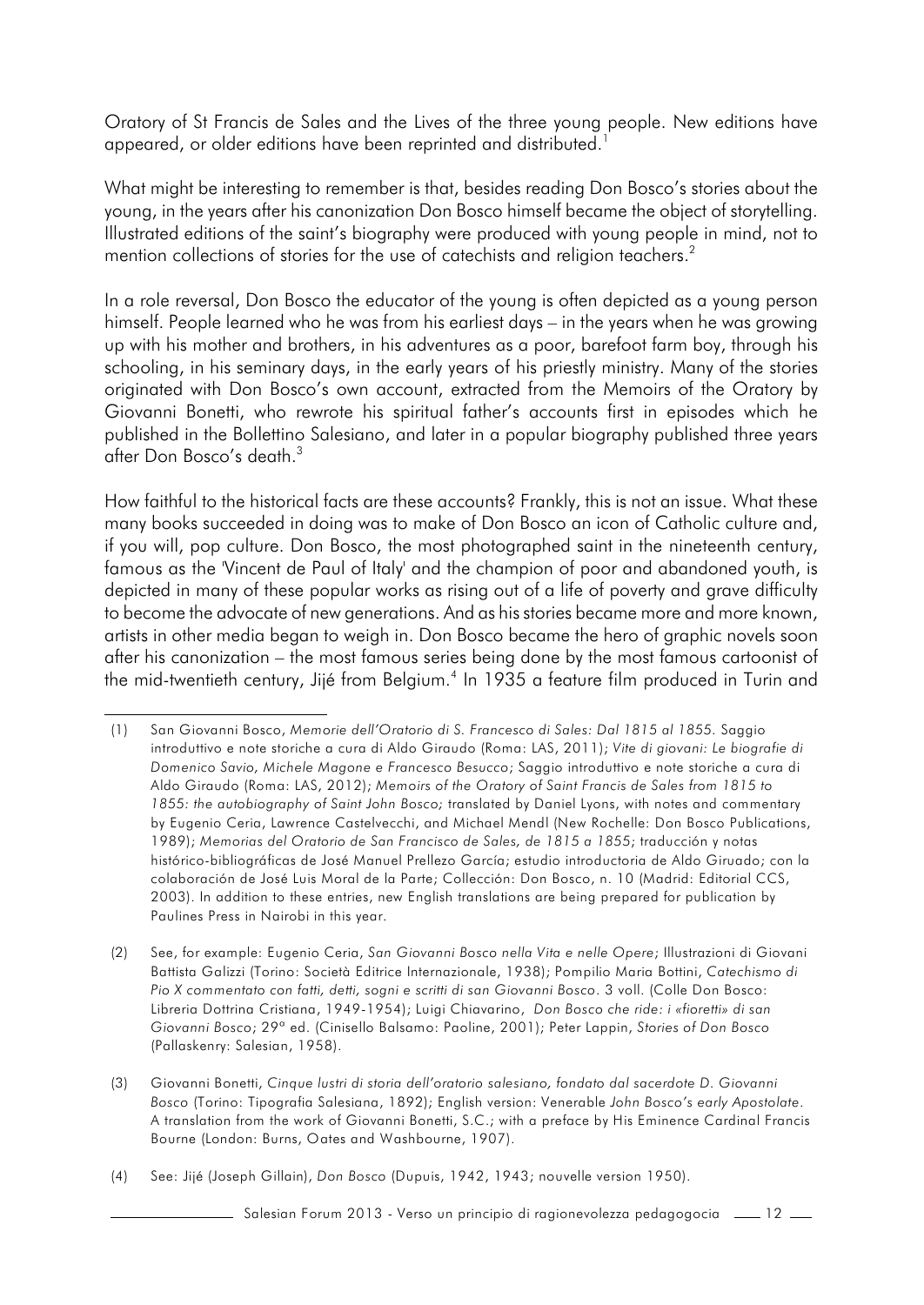directed by Goffredo Alessandrini, was a masterpiece of special effects and sound recording for the era.<sup>1</sup> Nearly half of that film presented the boyhood of John Bosco. The movie was dubbed into other languages and distributed for well over 40 years in 16 mm format in church circles. Other films followed, as did slide montages, filmstrips and radio dramas.

What is the importance of any of this? Nothing, except to reflect that Don Bosco's immense popularity in the middle of the twentieth-century can also be traced to the success in telling his story – an effort made by the Salesians, by past pupils, and by artists, magazine editors and media personalities as well as serious authors, educators and religious. As a result, many people in the Catholic world knew Don Bosco's story, including young people.

#### IX. STRIKING SIMILARITIES

I'm running out of space here, but let me just mention that there are many similiarities between the image of the young John Bosco and Harry Potter. Both are orphans in infancy – John of his father and Harry of both parents. The death of their parents are their first memories. Both have face difficulties during their childhood – John because of poverty and the attitude of his older step-brother Anthony, Harry because of his isolation and the antagonistic attitude of his physically bigger cousin Dudley. Both leave home at age eleven – John to learn farming with the Moglia family and later to go to school in the city, Harry to go to the school of Hogwarts to develop unknown skills and fulfill the expectations of others.

The parallels are many<sup>2</sup>, but I am certain the J. K. Rowling – a Scottish Protestant – had no knowledge of the real-life story of John Bosco when she began to write the adventures of the fictitious but realistic Harry Potter. The stories of Don Bosco introduce young people to the invitation to walk with God; the saga of Harry Potter are an invitation to choose love over hatred, justice over ambition, modesty over false grandeur. In a world of fear and intimidation, those who accompany Harry Potter (certain teachers and certain classmates) call him constantly to calm, to reason, to balance, while he brings a strong dose of charity and compassion to all that he does.

Don Bosco speaks of Reason, Religion and Loving Kindness, and these principles are moved out of abstraction into concreteness in each of the well-know episodes of his life as a youngster, as a priest, as an educator. Harry's steady commitment to do his duty, come what may, is seen by youthful readers as a reasoned approach in a chaotic, oppressive world. He can withstand extreme adversity, he is told by his mentor Albus Dumbledore, because his mother who loved him intensely and heroically, left traces of that love in his blood – and Harry has to learn to make that loving compassion his own. As for Religion, J. K. Rowling does not use religious language explicitly until the seventh book, which features striking New Testament quotations.

<sup>(1)</sup> The film Don Bosco (1935), directed by Goffredo Alessandrini and staring Gianpaolo Rosmino and Ferdinando Mayer, was produced by Compagnia Italiana LUX (Torino). A DVD version has recently become available, and many segments are available on YouTube.

<sup>(2)</sup> See Appendix B.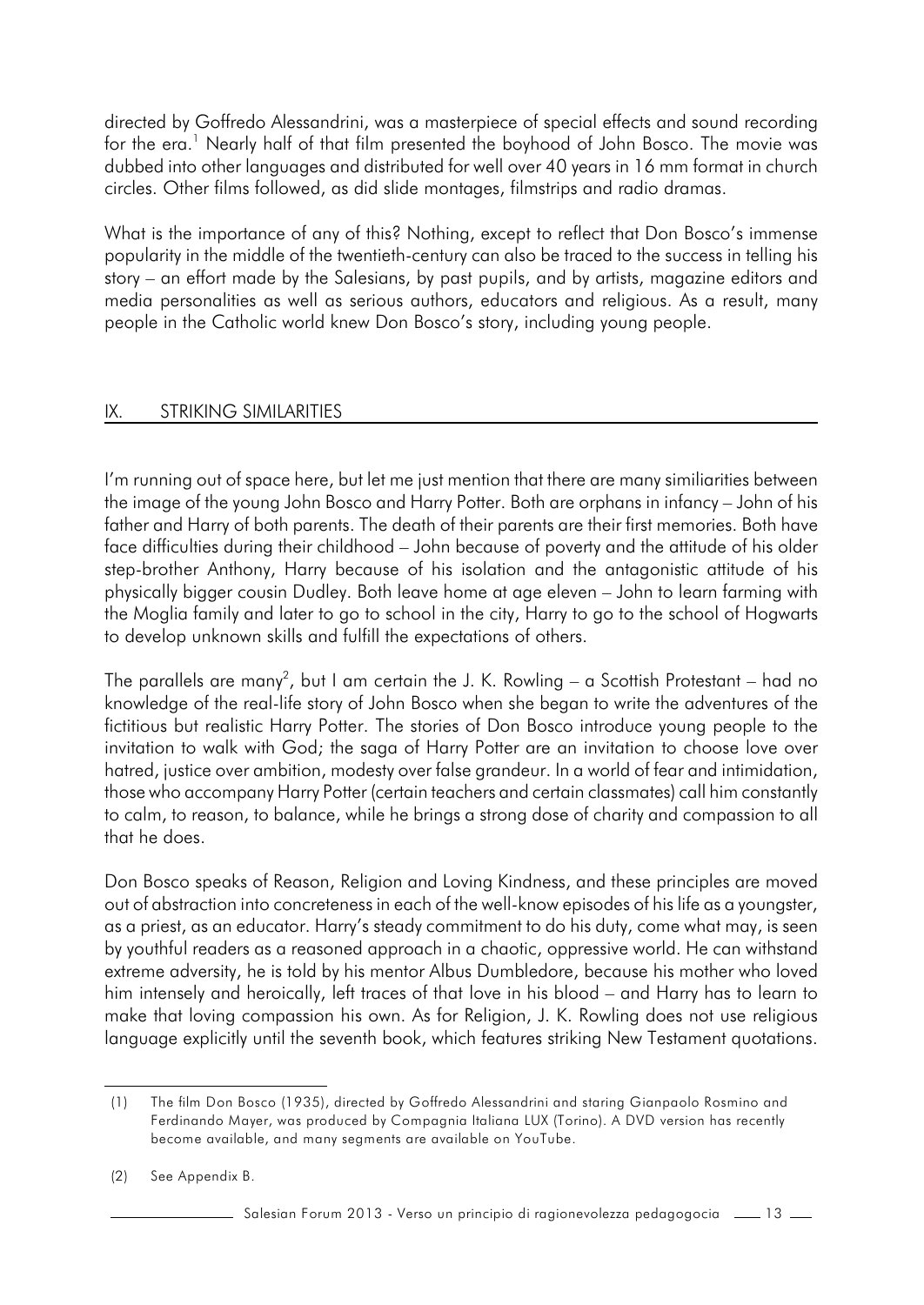Even so, most of her symbols are Christian ones, from the golden griffon to the song of the phoenix, in an elaborate texture that is not accidental.

All that is presented here is by way of suggestion: the Harry Potter phenomenon in the chaos of what many consider a post-Christian, post-modern pop culture demonstrates that teens can respond not only to a good story, but to stories of goodness. If Don Bosco was one of the most popular figures of holiness to past generations, part of the reason was because his disciples and admirers knew how to tell his story. If we were to recuperate the art of storytelling, might we again invoke the approachable Don Bosco to help us make the Gospel understandable to the young and the working classes in the future?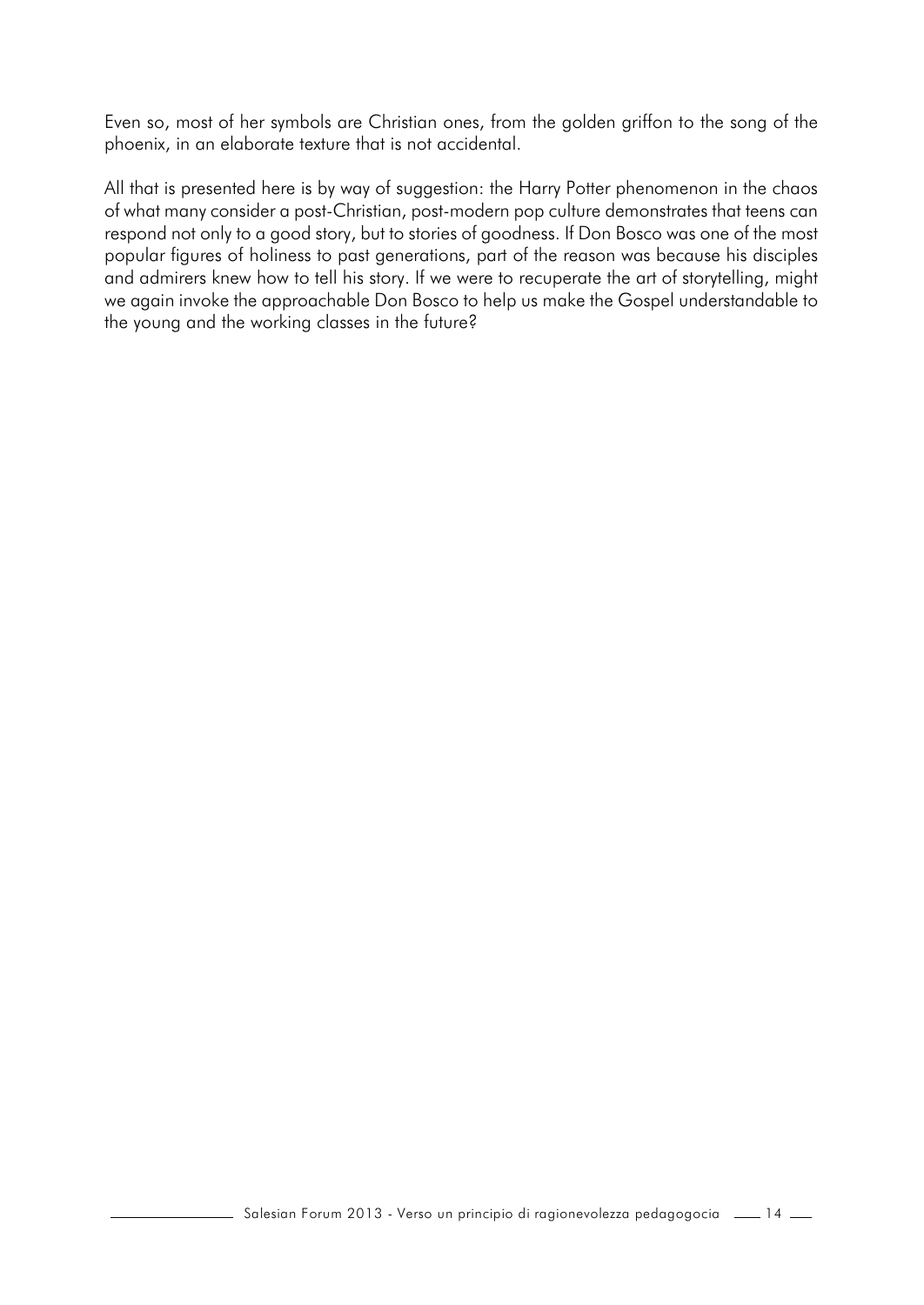## Appendix A

| Recent adolescent heroes |                                                                                                                                                                                                                                                                                                                                                                                                                                                                                                                                                                                                                                                                                                                                                                                                                                                                                                                                                                 |  |  |
|--------------------------|-----------------------------------------------------------------------------------------------------------------------------------------------------------------------------------------------------------------------------------------------------------------------------------------------------------------------------------------------------------------------------------------------------------------------------------------------------------------------------------------------------------------------------------------------------------------------------------------------------------------------------------------------------------------------------------------------------------------------------------------------------------------------------------------------------------------------------------------------------------------------------------------------------------------------------------------------------------------|--|--|
| Bobby Pendragon          | Robert 'Bobby' Pendragon is the lead figure in The Pendragon<br>Adventure, a series of ten fantasy/science fiction novels by Donald<br>James MacHale, published by Simon and Schuster (New York) between<br>2001 and 2010; paperback editions came out a year following each of<br>the original hard-bound versions. Like Harry Potter, Bobby Pendragon<br>ages over the course of the series, beginning at age 14 and finishing<br>the series as he nears 18. Other writers have expanded on the<br>Pendragon universe with short stories that have been included in a<br>three-volume collection called Carla Jablonski, and Walter Sorrells,<br>Before the War, 3 vols. (New York: Simon & Schuster, 2009).                                                                                                                                                                                                                                                  |  |  |
| Percy Jackson            | Hero of a five-volume saga that begins with: Rick Riordan, The<br>Lightning Thief; series: Percy Jackson & The Olympians, 1 (New York:<br>Hyperion, 2005). Since he first started elementary school, Percy<br>Jackson has been considered little more than an underachiever. Try as<br>he may, everything he touches seems to end in disaster. Other children<br>ostracize him; teachers discipline him until he ends by being expelled.<br>The pattern has repeated itself year after year. Finally at the end of his<br>last year of middle school he finds himself under attack by evil forces<br>beyond his reckoning. Close friends reveal to this thirteen-year old that<br>he is a demigod, and he must be brought to a safe haven where he<br>can be prepared to face the worst. Thus, a 13-year-old New York boy<br>finds himself faced with threats from gods and monsters that would<br>have challenged the original Perseus (for whom he is named). |  |  |
| Michael Vey              | Teenage protagonist in a series that begins with: Richard Paul Evans,<br>Michael Vey: The Prisoner of Cell 25 (New York: Mercury Ink, 2011).<br>Michael Vey is a thirteen-year-old boy with special, electric powers that<br>he has received due to genetic experimentation carried out on his<br>parents before his birth. His story appeared in print for the first time in<br>2011. The third book of the trilogy will appear next month.                                                                                                                                                                                                                                                                                                                                                                                                                                                                                                                    |  |  |
| Eragon                   | The saga of Eragon begins with a fifteen-year old farm boy – Eragon by<br>name – and was written by a fifteen-year old country boy by the name<br>of Christopher Paolini. The first volume was published by the author's<br>parents in 2002, and republished for a wide distribution in August<br>2003 by Knopf. The Inheritance Cycle developed during the writing<br>from a trilogy to a saga, with the fourth and final volume appearing in<br>2011. See: Christopher Paolini, Eragon: Inheritance Book One (New<br>York: Alfred A. Knopf, 2003). Through the four-volume cycle, Eragon is<br>transformed into the defender of many different communities besides<br>his own. He is the protector of families even when he fears that he may<br>never have a family of his own. He is helped in his mission because he<br>becomes a dragon rider.                                                                                                            |  |  |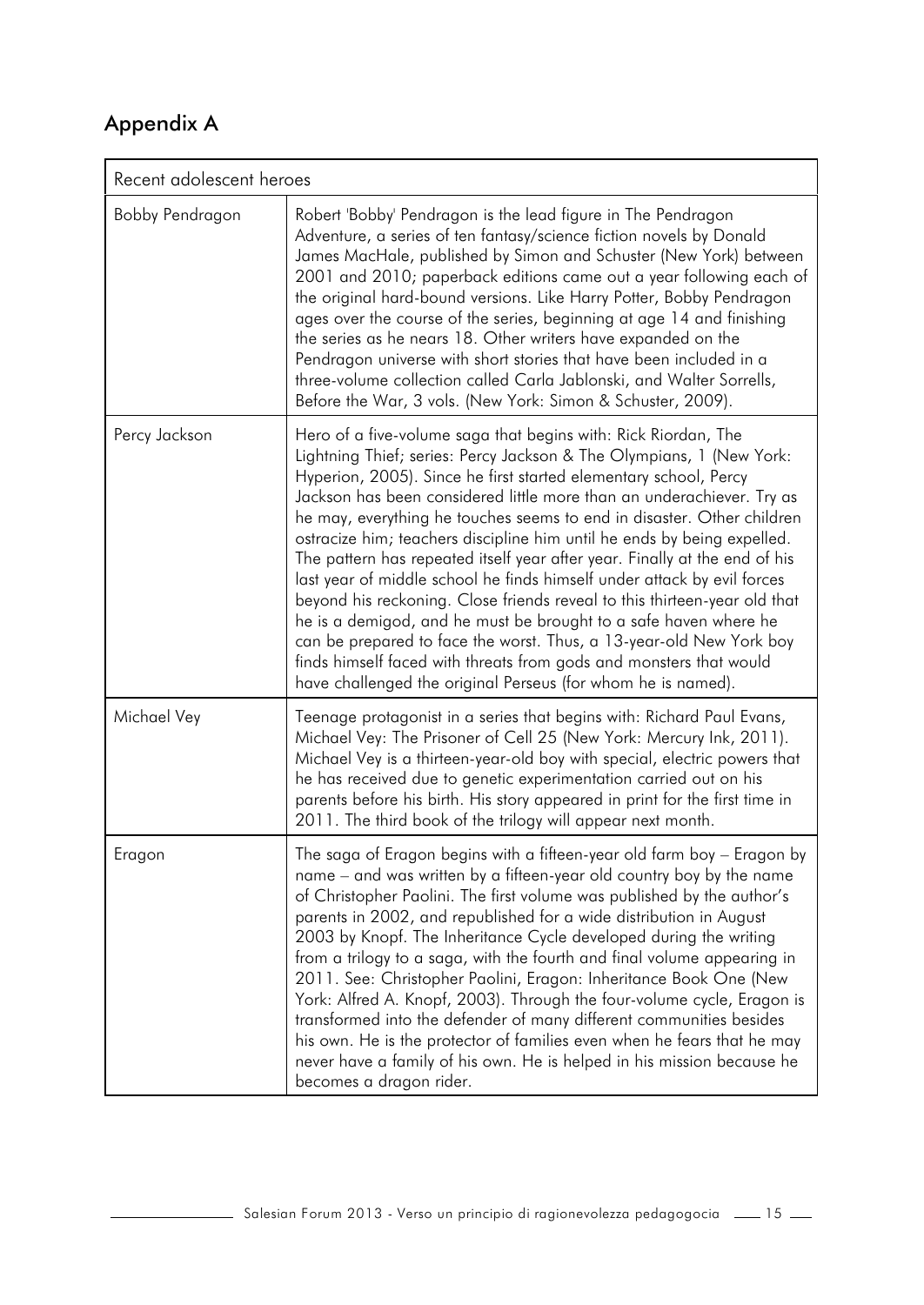| Bastian Balthazar Bux | Michael Ende, Die unendliche Geschichte (Stuttgart: K. Thienemanns<br>Verlag, 1979). English version: The Neverending Story; translated by<br>Ralph Manheim (Garden City, NY: Doubleday, 1983/London: Penguin<br>Books, 1984). Bastian is a boy who reads books, and his reading leads<br>other readers to reflect on the role of fantasy in post-modern life. In the<br>land of Fantastica, Bastian first follows and then teams up with a boy<br>his own age by the name of Atreyu. Bastian, timid and intimidated,<br>must learn to be straightforward and open.                                                                                                                                                                                                                                                                      |
|-----------------------|------------------------------------------------------------------------------------------------------------------------------------------------------------------------------------------------------------------------------------------------------------------------------------------------------------------------------------------------------------------------------------------------------------------------------------------------------------------------------------------------------------------------------------------------------------------------------------------------------------------------------------------------------------------------------------------------------------------------------------------------------------------------------------------------------------------------------------------|
| Artemis Fowl          | The first book in the Artemis Fowl series appeared in 2001: Eoin Colfer,<br>Artemis Fowl (London: Viking Press, 2001). Colfer went on to write a<br>total of eight books in the Artemis Fowl saga, which became<br>international bestsellers, with Colfer making many appearances to<br>elementary and middle schools to promote creativity in education. He<br>also published teaching aids and stories about other characters in the<br>series. The eighth and final volume of the Artemis Fowl saga was<br>published in September 2012. A radically different hero is this<br>twelve-year old Irish lad. This boy genius is anything but shy. He is a<br>criminal mastermind who, with the help of a loyal Asian bodyguard and<br>a some dear fairy friends, contends with and overcomes the underworld<br>and law enforcement alike. |

| Twins                   |                                                                                                                                                                                                                                                                                                                                                                                                                                                                                                                                                                                                                                                                                                                                                                                                                            |
|-------------------------|----------------------------------------------------------------------------------------------------------------------------------------------------------------------------------------------------------------------------------------------------------------------------------------------------------------------------------------------------------------------------------------------------------------------------------------------------------------------------------------------------------------------------------------------------------------------------------------------------------------------------------------------------------------------------------------------------------------------------------------------------------------------------------------------------------------------------|
| Carter & Sadie Kane     | A hearty sibling rivalry exists between brother and sister Carter and<br>Sadie Kane in the Kane Chronicles, beginning with: Rick Riordan, The<br>Red Pyramid (New York: Hyperion, 2010). In addition to the war of the<br>sexes, this brother and sister team bring all the tensions of a culture<br>clash since they are the children of a racially mixed marriage who are<br>separated in childhood after their mother's death. In their mid-teens,<br>Carter is a cerebral, African-American male, while Sadie is a<br>media-savvy, socially adept White girl with a south London accent. At<br>the start of the series they have nothing in common except the same<br>parents (according to Carter). Throughout the series, besides<br>contending with ancient Egyptian curses, they become family for one<br>another. |
| Sophie & Josh<br>Newman | The fifteen-year-old Newman twins are looking forward to summer jobs<br>in their hometown of San Francisco but end up in the middle of an<br>ancient power struggle between alchemists and wizards. Irish storyteller<br>Michael Scott recounts their adventures in a six-volume series that he<br>first published in 2007 and completed in 2012. Cf. Michael Scott, The<br>Alchemyst: The Secrets of the Immortal Nicholas Flammel (New York:<br>Delacorte Press, 2007).                                                                                                                                                                                                                                                                                                                                                  |
| Chevron Savon & Riley   | Chevron and Riley first appeared this year. They are protagonists in a<br>science fiction, political law-enforcement fancy called W.A.R.P., a series<br>by the creator of Artemis Fowl. Cf. Eoin Cofler, W.A.R.P., Book 1: The<br>Reluctant Assassin (New York: Hyperion, 2013).                                                                                                                                                                                                                                                                                                                                                                                                                                                                                                                                           |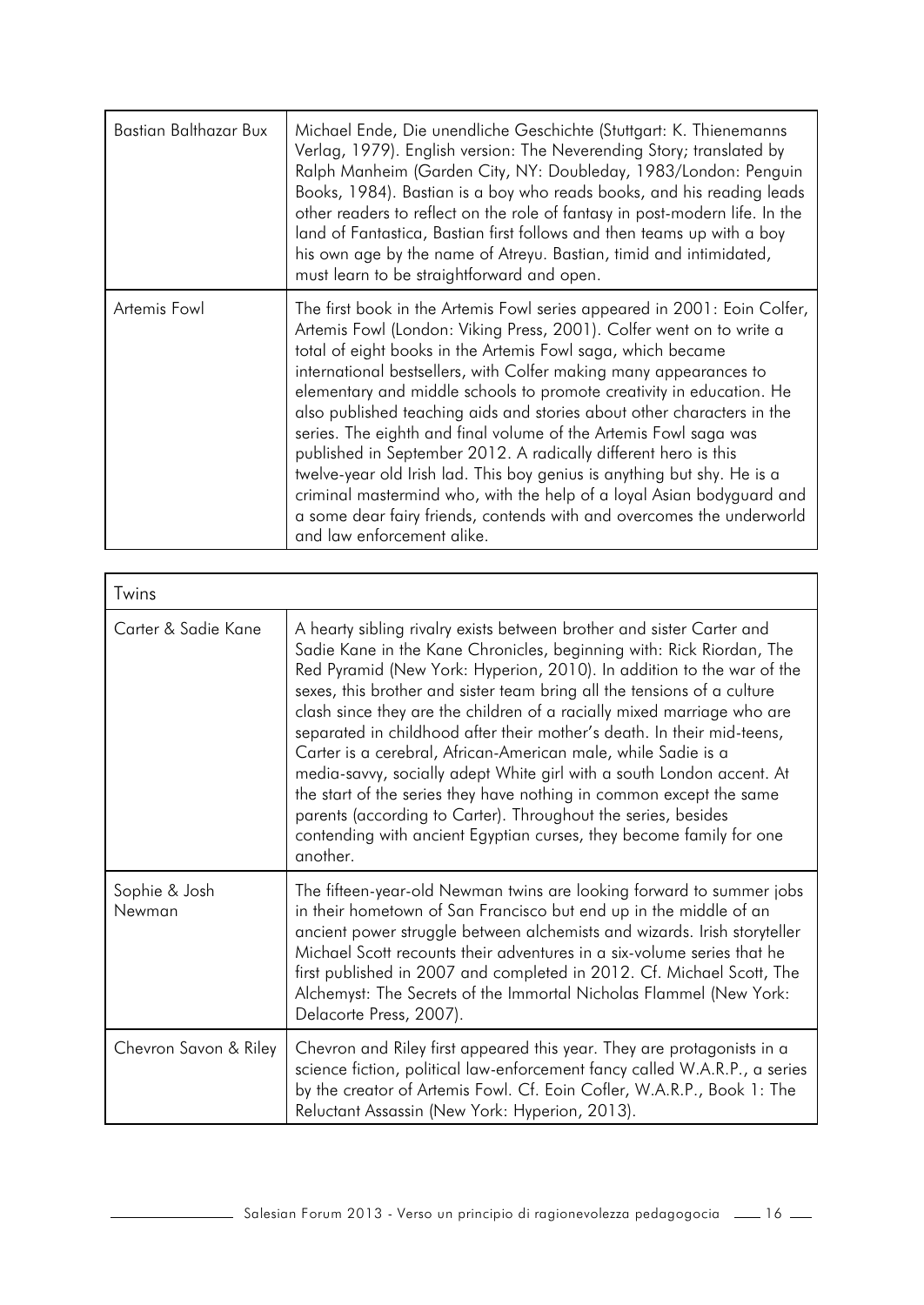| Alex & Aaron Stowe | The Stowe brothers are identical twins who live in the highly controlled,<br>dystopian land of Quill. For all their looks and mannerisms, the two<br>thirteen-year-olds are very different. One is artistic, while the other is<br>scientific; one is valued and the other is unwanted. How they develop<br>will influence their contemporaries and their community in a startling<br>new series that is still unfolding. Cf. Lisa McMann, The Unwanteds |
|--------------------|----------------------------------------------------------------------------------------------------------------------------------------------------------------------------------------------------------------------------------------------------------------------------------------------------------------------------------------------------------------------------------------------------------------------------------------------------------|
|                    | (New York: Alladin, 2011).                                                                                                                                                                                                                                                                                                                                                                                                                               |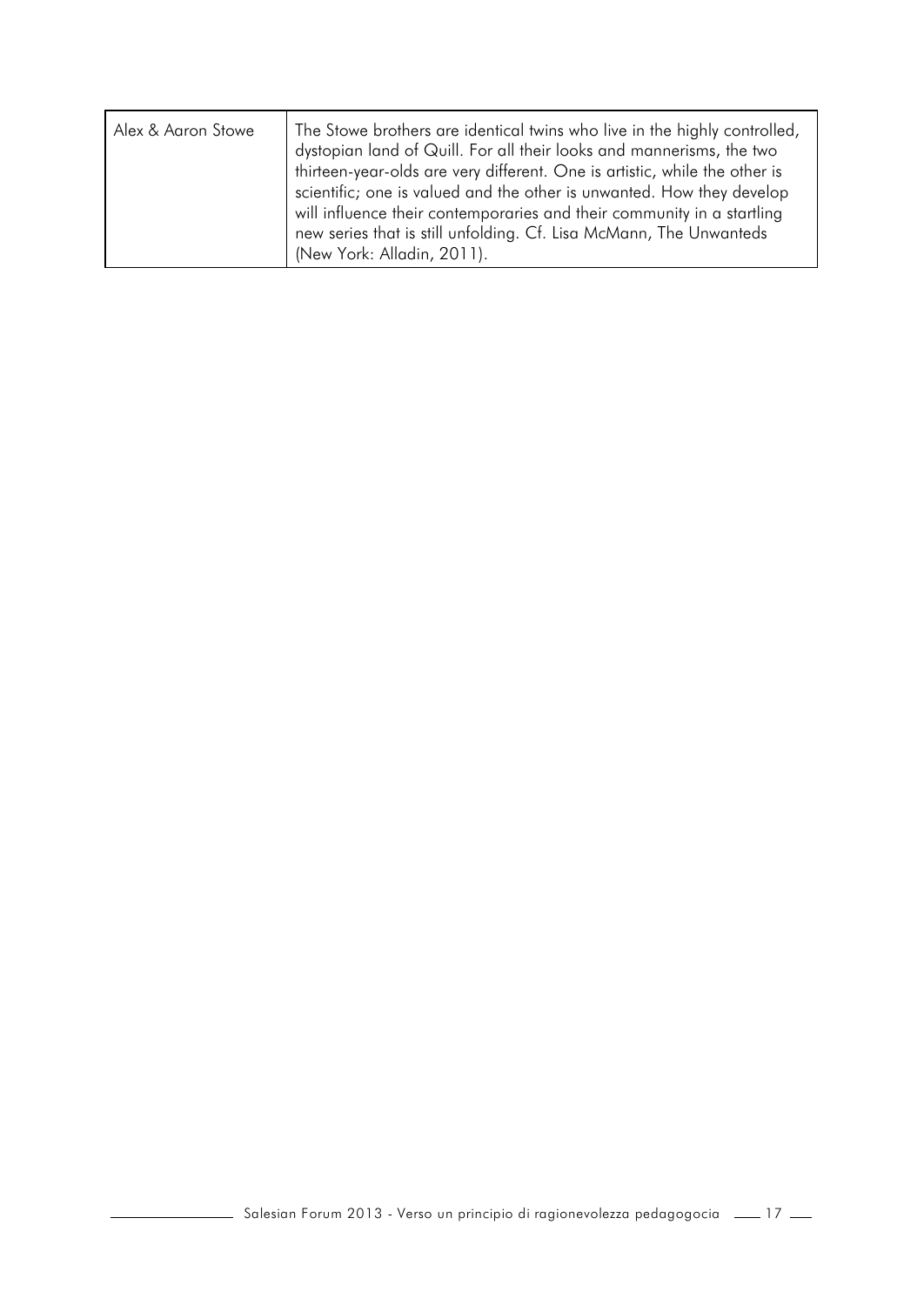## Appendix B

| Parallel Themes in the young Potter and Bosco |                                                                                                             |                                                                                                                                                                              |  |  |
|-----------------------------------------------|-------------------------------------------------------------------------------------------------------------|------------------------------------------------------------------------------------------------------------------------------------------------------------------------------|--|--|
|                                               | <b>Harry Potter</b>                                                                                         | Giovanni Bosco                                                                                                                                                               |  |  |
| The good player                               | Harry as the Quiddich<br>seeker boosts his<br>housemates sense of worth                                     | Giovannino walks tightrope<br>to win his friends to God                                                                                                                      |  |  |
| Self-image                                    | Harry in the Mirror of Erised                                                                               | Giovannino who greets the<br>priests on the road                                                                                                                             |  |  |
| Lost orphan                                   | Harry boards the train to<br>Hogwarts all alone                                                             | Giovannino wanders the<br>countryside and meets<br>many refusals until he<br>arrives at Moncucco                                                                             |  |  |
| School                                        | Harry at Hogwarts                                                                                           | Giovanni in Castelnuovo,<br>and Chieri                                                                                                                                       |  |  |
| Wise man                                      | Albus Dumbledore                                                                                            | Don Calosso                                                                                                                                                                  |  |  |
| Guides                                        | Minerva McGonagall,<br>Remus Lupin, Sirius Black,<br>Rubeus Hagrid                                          | Luigi Guala, Giovanni<br>Borel, Giuseppe Cafasso,<br>Marcantonio Durando                                                                                                     |  |  |
| Friends                                       | Ron Weasley, Hermione<br>Granger, Ginny Granger,<br>Neville Longbottom, Luna<br>Lovegood                    | Luigi Comollo, 'Giona' e<br>'Levi', Giuseppe Blanchard,<br>Giorgio Moglia, Luigi Nasi,                                                                                       |  |  |
| Dangerous places                              | The Forbidden Forest                                                                                        | Worldly companions in<br>school; the streets of Torino<br>by night                                                                                                           |  |  |
| The protector                                 | The stag (patronus)                                                                                         | The dog (Grigio)                                                                                                                                                             |  |  |
| The rules                                     | Harry faces the just and<br>unjust rules at Hogwarts, in<br>the Dursley family, in the<br>ministry of magic | Giovanni faces the rules<br>prohibiting frequent<br>Communion in the<br>seminary, the less than<br>pastoral practices of<br>diocesan parishes that<br>neglect homeless youth |  |  |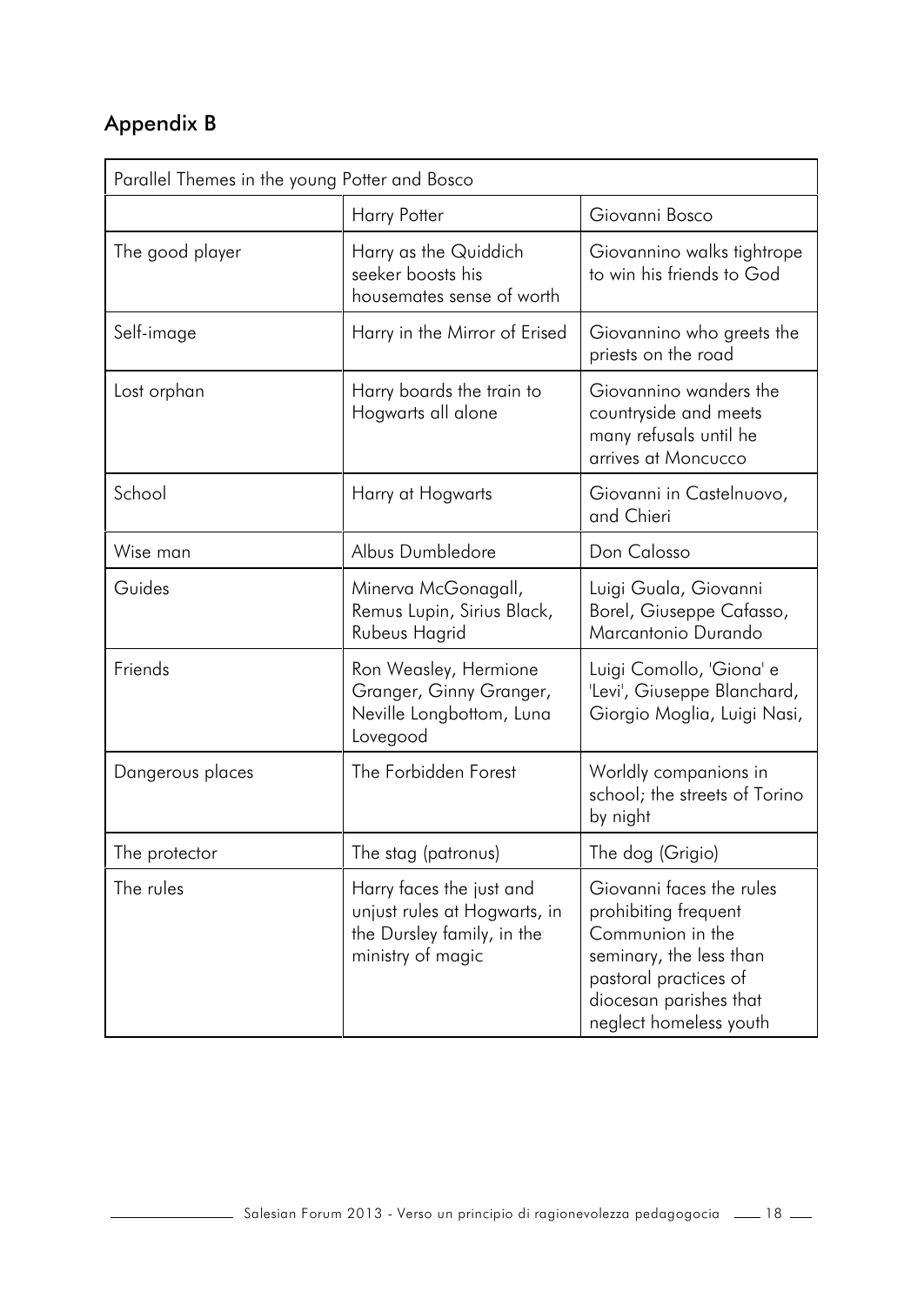### Selected Bibliography

Rowling, Joanne Kathleen. Harry Potter and the Philosopher's Stone. London: Bloomsbury, 1997 [Harry Potter and the Sorcerer's Stone. 1st American ed. Harry Potter, Year 1. Arthur A. Levine Books. New York: Scholastic, 1998].

\_\_\_\_\_. Harry Potter and the Chamber of Secrets. London: Bloomsbury, 1998 [Harry Potter and the Chamber of Secrets. 1st American ed. Harry Potter, Year 2. Arthur A. Levine Books. New York: Scholastic, 1999].

\_\_\_\_\_. Harry Potter and the Prisoner of Azkaban. London: Bloomsbury, 1999.

\_\_\_\_\_. Harry Potter and the Goblet of Fire. London: Bloomsbury, 2000.

\_\_\_\_\_. Harry Potter and the Order of the Phoenix. London: Bloomsbury, 2003.

\_\_\_\_\_. Harry Potter and the Half-Blood Prince. London: Bloomsbury, 2005.

\_\_\_\_\_. Harry Potter and the Deathly Hallows. London: Bloomsbury, 2007.

Studies and Commentaries [Studi e Guide] on Harry Potter

Agarwal, Nikita, and Chita Agarwal. Friends and Foes of Harry Potter: Names Decoded. Parker, Colorado: Outskirts Press, 2005.

Auriacombe, Eric. Harry Potter, L'enfant héros: Essai sur la psychopathologie de Harry Potter. Collection: Hors. Paris: Presses Universitaires de France, 2005.

Baggett, David, and Shawn e. Klein, eds. Harry Potter and Philosophy: If Aristotle Ran Hogwarts. Edited by William Irwin, Popular Culture and Philosophy, 9. Chicago: Open Court, 2004.

Beahm, George W., and Tim Kirk. Fact, Fiction, and Folklore in Harry Potter's World: An Unofficial Guide. Charlottesville, 2005.

Benvegnù, Massimo, and Carlo Fagnani, eds. Guida Competa a Harry Potter. Alessandria: Edizioni Falsopiano, 2005.

Cani, Isabelle. Harry Potter o l'anti Peter Pan. La magia della lettura. Tradotto da F. X. Rodrìguez. Collana: Sintesi. Milano: Bruno Mondadori, 2008.

Colbert, David. The Magical Worlds of Harry Potter: A Treasury of Myths, Legends, and Fascinating Facts. Rev. & updated ed. New York: Berkley Books, 2004; completely updated, 2008 [I magici mondi di Harry Potter. Guida ai personaggi, miti e leggende della saga del mago di Hogwarts. Tradotto da Paola Cartoceti. Collana: Ragazzi. Nuova ed. aggiornata. Roma: Fanucci, 2003].

Dickerson, Matthew T. From Homer to Harry Potter: A Handbook on Myth and Fantasy. Grand Rapids: Brazos Press, 2006.

Granger, John. Looking for God in Harry Potter. Carol Stream, IL: Tyndale House Publishers, 2004.

Heilman, Elizabeth E., ed. Harry Potter's World: Multidisciplinary Critical Perspectives. Series: Pedagogy and Popular Culture. London: Falmer Press, 2003.

Kern, Edmund M. The Wisdom of Harry Potter: What Our Favorite Hero Teaches Us About Moral Choices. Amherst, NY: Prometheus Books, 2003.

Lackey, Mercedes, ed. Mapping the World of Harry Potter. Smart Pop Series. Dallas: Benbella Books, 2006.

Mulholland, Neil, ed. The Psychology of Harry Potter: The Boy Who Lived. Smart Pop Series. Dallas: Benbella Books, 2004.

Neal, Connie. The Gospel According to Harry Potter: Spirituality in the Stories of the World's Most Famous Seeker. Louisville: Westminster John Knox Press, 2002 [Il Vangelo Secondo Harry Potter. Collana: Fiabe, Racconti, Umorismo. Milano: Gribaudi, 2003].